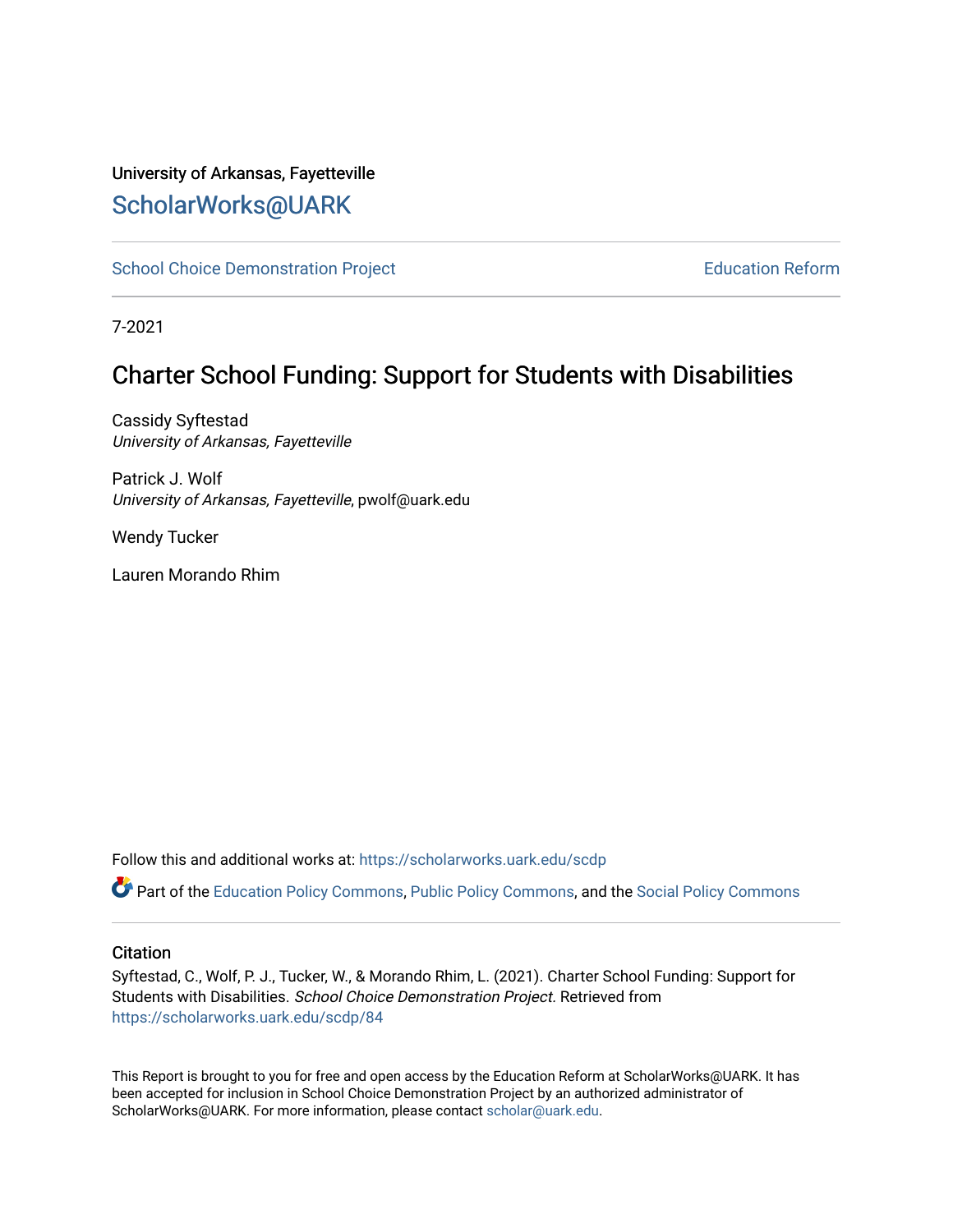# **Charter School Funding: Support for Students with Disabilities**

Cassidy Syftestad

Patrick J. Wolf

Wendy Tucker

Lauren Morando Rhim

July 2021

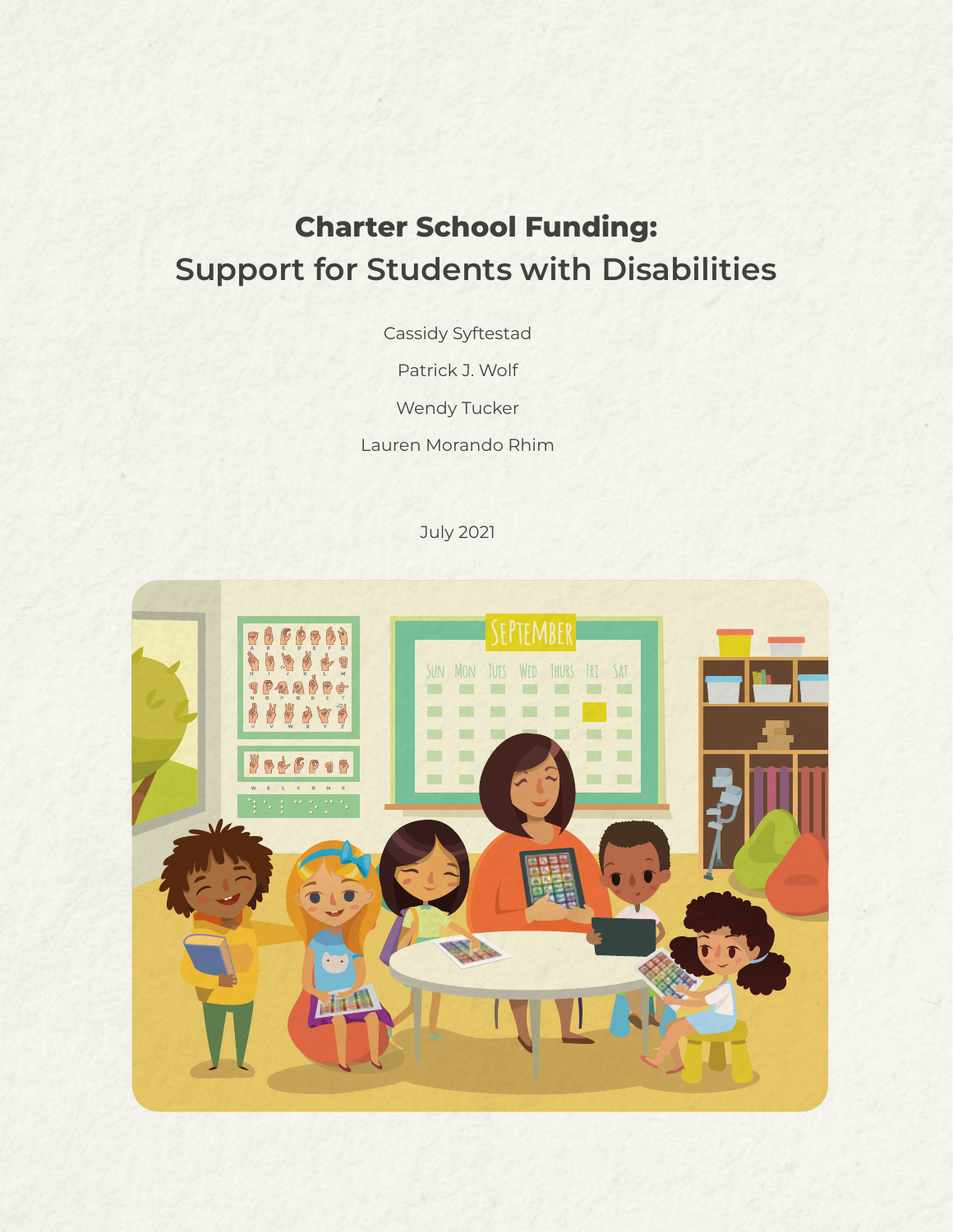## Charter School Funding: Support for Students with Disabilities

Cassidy Syftestad

Patrick J. Wolf

Wendy Tucker

Lauren Morando Rhim

July 2021

School Choice Demonstration Project Department of Education Reform University of Arkansas 201 Graduate Education Building Fayetteville, AR 72701

https://scdp.uark.edu/charter-school-funding-support-for-students-with-disabilities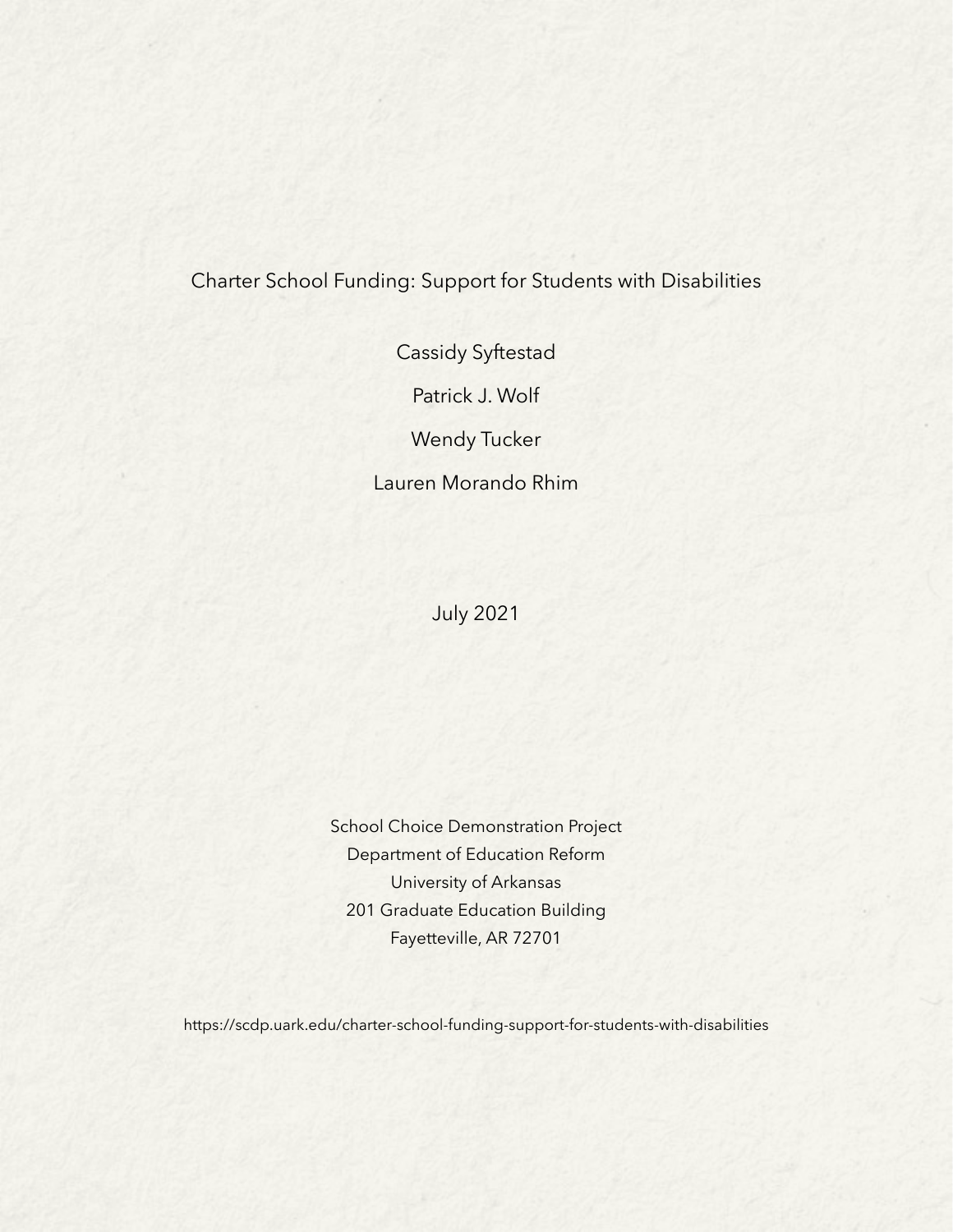#### **The University of Arkansas**

was founded in 1871 as the flagship institution of higher education for the state of Arkansas. Established as a land grant university, its mandate was threefold: to teach students, conduct research, and perform service and outreach.



The College of Education and Health Professions established the Department of Education Reform in 2005. The department's mission is to advance education and economic development by focusing on the improvement of academic achievement in elementary and secondary schools. It conducts research and demonstration projects in five primary areas of reform: teacher quality, leadership, policy, accountability, and school choice.

The School Choice Demonstration Project (SCDP), based within the Department of Education Reform, is an education research center devoted to the non-partisan study of the effects of school choice policy and is staffed by leading school choice researchers and scholars. Led by Dr. Patrick J. Wolf, Distinguished Professor of Education Reform and Endowed 21st Century Chair in School Choice, SCDP's national team of researchers, institutional research partners and staff are devoted to the rigorous evaluation of school choice programs and other school improvement efforts across the country. The SCDP is committed to raising and advancing the public's understanding of the strengths and limitations of school choice policies and programs by conducting comprehensive research on what happens to students, families, schools, and communities when more parents are allowed to choose their child's school.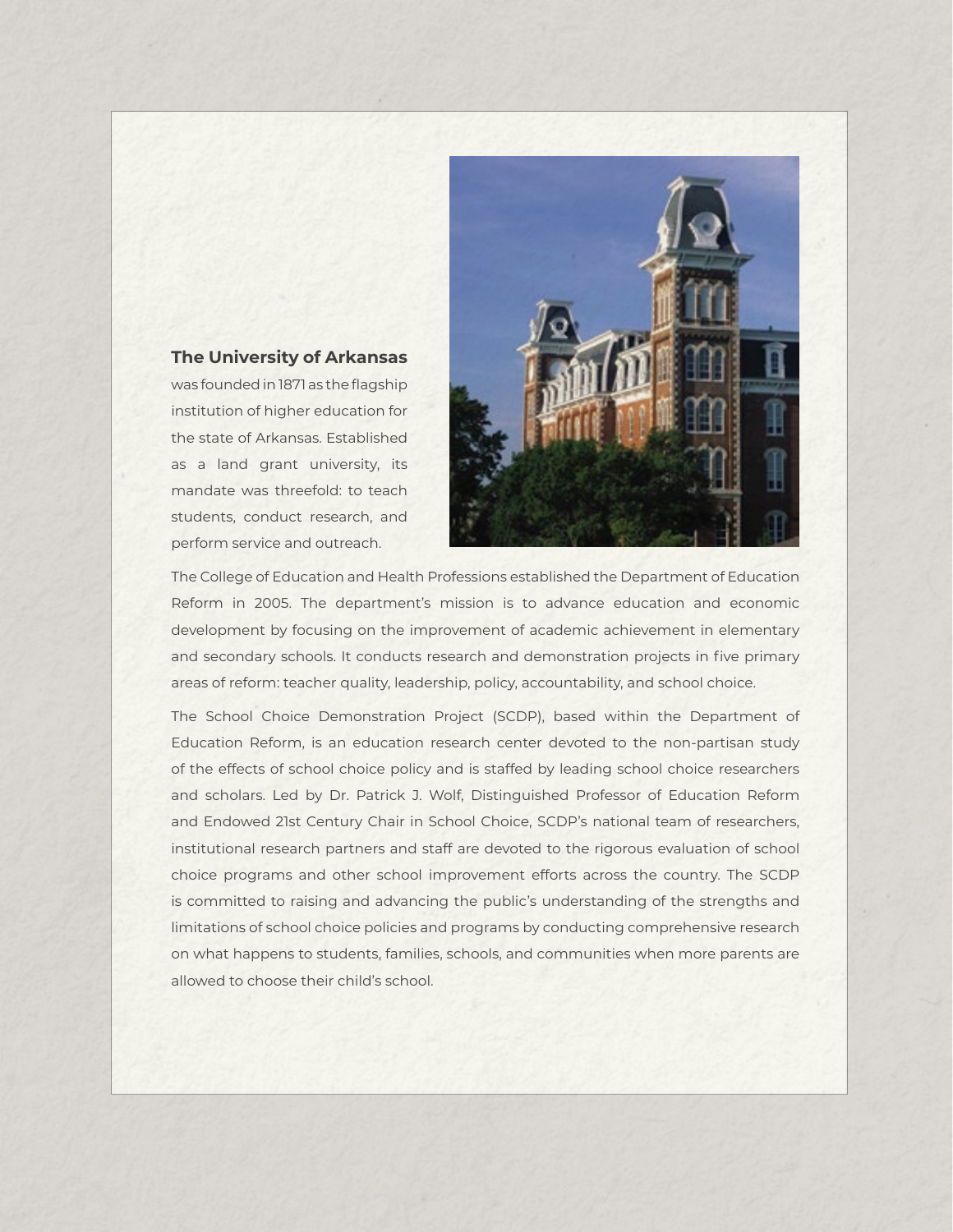## Charter School Funding: Support for Students with Disabilities

## **Executive Summary**

The subject of public charter schools and students with disabilities is both important and sensitive. These students have the potential to benefit greatly from the smaller size and specialized focus of many public charter schools, but questions persist regarding whether all or even most charters are as receptive to enrolling students with disabilities as they are to serving students who do not have disabilities. Furthermore, do differences in enrollment of students with disabilities explain differences in funding between the two sectors?

To shine a brighter light on this vital question, we have conducted a careful study of the funding surrounding the education of students with disabilities in public charter schools using data from fiscal year 2018 in 18 cities where charters hold a substantial share of K-12 education enrollment. This report provides a summary of our findings. Additional details regarding how special education services are provided to students with disabilities in each of our 18 cities are provided in a separate Appendix of City Snapshots.

As public schools, charter schools must adhere to the same federal legal requirements as their traditional public school (TPS) counterparts. When charters are their own local education agency (LEA), the charters themselves ultimately are responsible for ensuring that students with disabilities receive the special education and related services and supports to which they are entitled under the law. When charters are part of another LEA, through their home district or state, the other entity is ultimately responsible for providing services to students who have disabilities. These key realities are part of the context of how funding for special education flows to public charter schools across the country.

The main findings from our 18-city study are the following:

- Disparities in spending on students with disabilities account for 39% (or \$2,550) of the average per-pupil charter school funding gap in our study. Conversely, on average, 61% (or \$3,941 per-pupil) of the overall funding disparity between charter schools and TPS is *not* explained by special education enrollment differences.
- For only two cities in our sample, Memphis and Boston, differences in the enrollments of students with disabilities completely explained the charter school funding gap.
- The charter school sectors in our sample overall enrolled a lower proportion of students with disabilities than the TPS sectors, 9.5% for the charters and 13.1% for the TPS.
- Chicago is the only city in which charters enrolled a higher proportion of students with disabilities than its TPS, 15.0% in the charter sector and 14.1% in the TPS sector.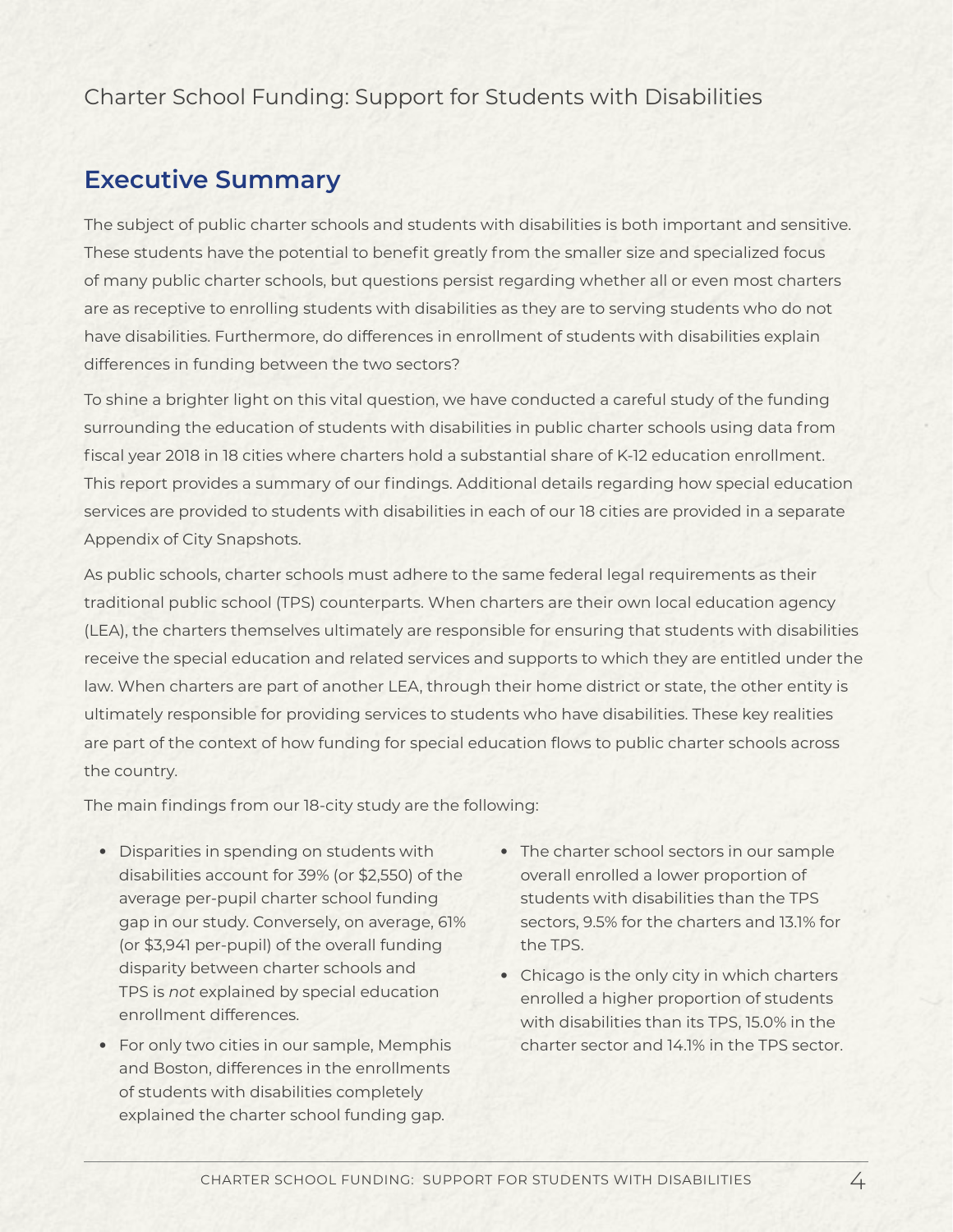- A limited number of empirical studies we reviewed suggest a combination of factors contribute to the charter school gap in enrolling students with disabilities, including a misperception of charters as unwilling or unable to educate such students, the role of TPS in individualized education plan decision-making, the different rates of classifying and declassifying students who have a disability, and the different funding incentives.
- A number of studies suggest that students with disabilities in public charter schools are more likely than their TPS peers to shed their disability designation.
- Students who have low-incidence but significant disabilities—such as developmental delay, multiple disabilities, and intellectual disability—are especially likely to enroll in TPS instead of charter schools.
- Ensuring that equitable dollars flow to charter schools will better position them to develop robust programs for students with disabilities.
- Another policy to assist charter schools in educating students with disabilities would be to better fund "risk pools" for students who have extraordinary resource needs and ensure that charters have equal access to those funds.

Public charter schools have the potential to be impactful options for students with disabilities. With sufficient resources and policy supports, a larger proportion and more diverse cross-section of students with disabilities will be able to take advantage of the smaller scale and innovative approaches that charters offer.

#### **Acknowledgements**

We are grateful to all those who made this report possible. We appreciate the school finance data collection work of Larry Maloney and Jay May as well as the data analysis support of Corey DeAngelis. We thank Gary Larson and Kristin Costa of Larson Communications for their project management and communication support. We are indebted to Marlo Crandall of Remedy Creative for graphic design and formatting work. We thank Laura Florick for her help in posting and disseminating this report. We appreciate the careful work of Simone Hall and Stephanie Lancet in compiling the city snapshots that informed this report. We thank

the many state and local officials who helped us to understand how special education funding policy translates into practice at the local level. We appreciate the constructive recommendations of our Research Advisory Board composed of Charles Barone, Stephen Cornman, Ben DeGrow, Adam Hawf, Noor Iqbal, Drew Jacobs, Martin Lueken, Matt Major, Joshua McGee, James Merriman, and Colin Miller. We thank the Walton Family Foundation for their grant support and acknowledge that the content of this report is entirely the responsibility of its authors and does not necessarily reflect the positions of the Foundation or the University of Arkansas.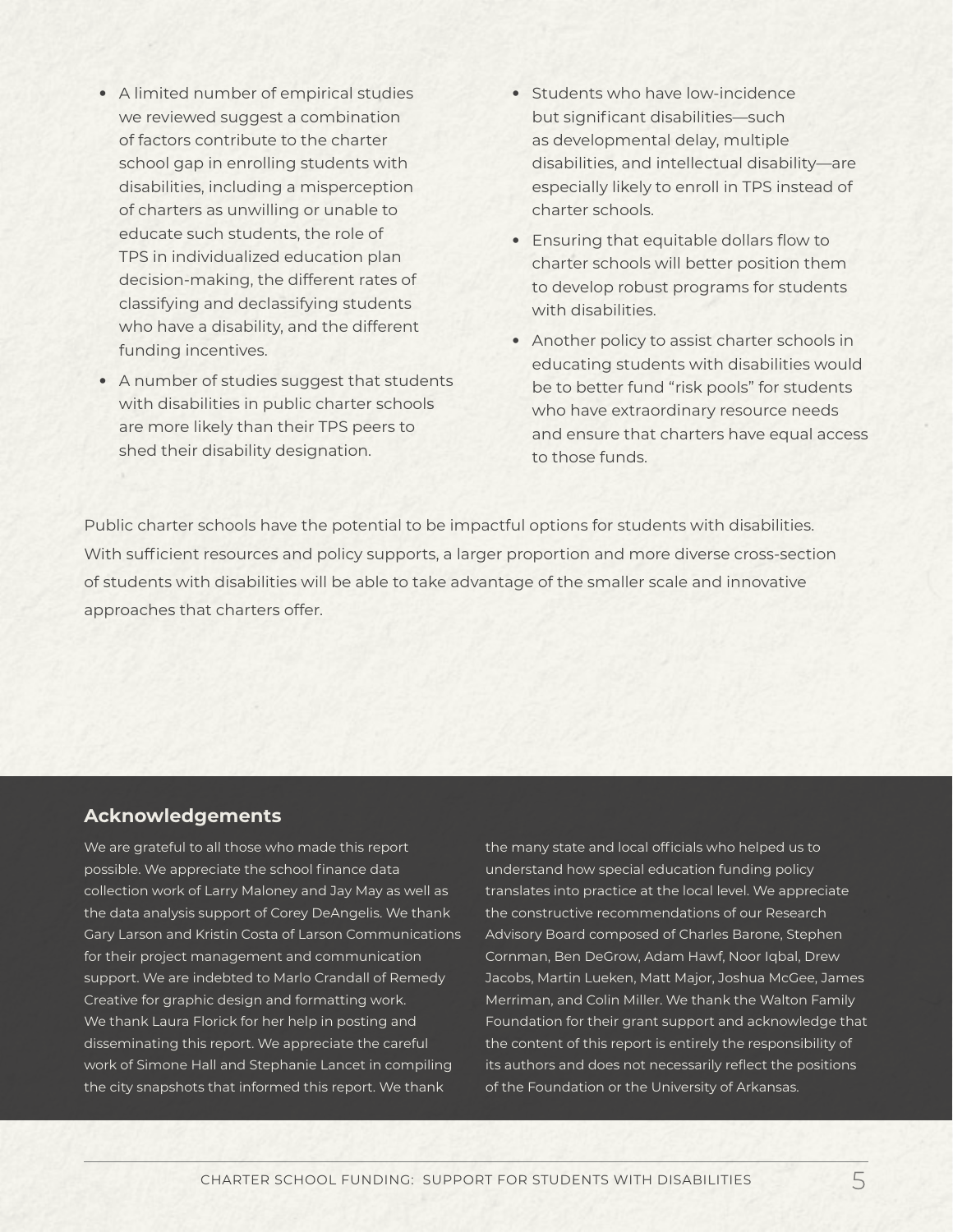## Charter School Funding: Support for Students with Disabilities

# **Introduction**

The subject of public charter schools and students with disabilities is both important and sensitive. Students with disabilities have the potential to benefit greatly from the smaller size and specialized focus of many public charter schools, but questions persist regarding whether all or even most charters are as receptive to enrolling students with disabilities as they are to serving students who do not have disabilities.<sup>12</sup> The debate over how to best educate students with disabilities within a choice-based environment often generates more heat than light.

To shine a brighter light on this vital question, we have conducted a careful study of the funding surrounding the education of students with disabilities in public charter schools using data from fiscal year 2018 in 18 cities where charters hold a substantial share of K-12 education enrollment. We find that the answers to the following key questions are often difficult to obtain and vary greatly across the cities:

- What legal obligations do charter schools have to enroll and serve students with disabilities?
- Does the TPS district in which a charter school student with a disability resides bear some or all of the responsibility for providing special education services to that child?
- Do the resources intended to support students with disabilities in charters flow easily and reliably to where the student is being educated?

In this report, we summarize and comment upon this variation in the rules of the road regarding charter schools and students with disabilities. We also provide recommendations to policymakers interested in ensuring that all students have equal access to public charter schools as schools of choice, regardless of their disability status. Finally, we provide a separate, extensive appendix to this report that details the policies and practices for educating students with disabilities in each of our 18 cities.<sup>3</sup>

We have conducted a careful study of the funding surrounding the education of students with disabilities in public charter schools.

# **Special Education Context**

In this section we describe the general lay of the land regarding charter schools and students with disabilities in the 18 cities in our study. Although all 18 cities have substantial public charter school sectors, the cities vary in regional location, the size of their public school enrollments, as well as the extent to which charter schooling is a major instrument for delivering public education to K-12 students (Table 1). All five geographic regions of the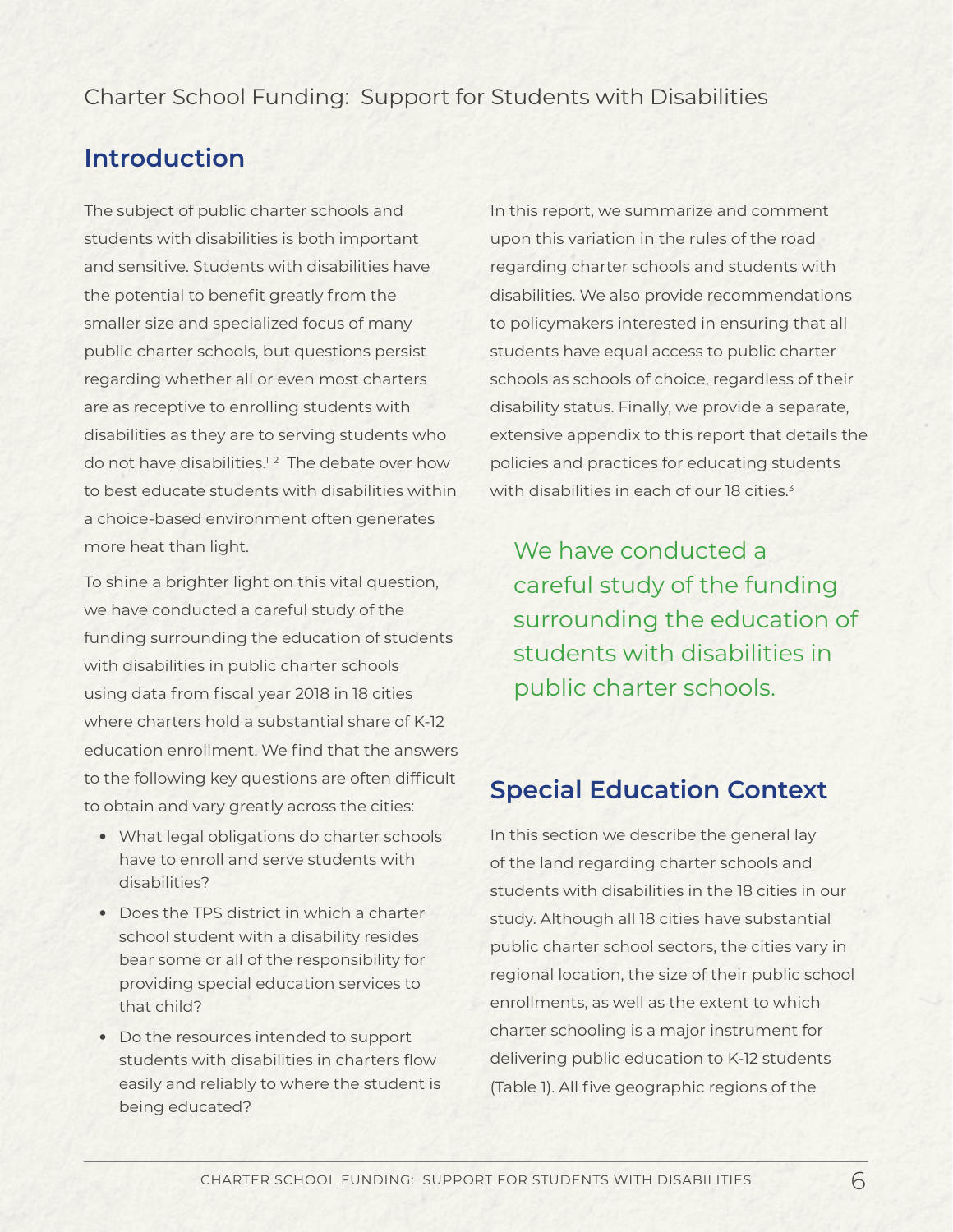country are represented in our sample of cities: three in the Northeast, one in the Mid-Atlantic, six in the South, four in the Midwest, and four in the West. When combining charter and TPS populations together, six of them are large, enrolling over 100,000 students, while eight are medium, serving more than 50,000 but less than 100,000 students, and four are small for urban

districts, enrolling less than 50,000 children. Five of the cities have a charter enrollment share over 40%, led by New Orleans' 94.5%.<sup>4</sup> Six cities have charter enrollment shares above 20%, but less than 40%. The charter school enrollment share is below 20% in seven of the cities; Tulsa is the lowest at 9.1%, barely trailing Phoenix's 9.2% charter enrollment share.

#### **Table 1: Cities in the Study with Their Total K-12 Public School Enrollment and Charter Enrollment Share, by Region, FY18**

| City/Region               | <b>Total TPS and Charter</b><br><b>K-12 Enrollment</b> | <b>Charter</b><br><b>Enrollment Share %</b> |  |  |  |  |  |  |
|---------------------------|--------------------------------------------------------|---------------------------------------------|--|--|--|--|--|--|
| <b>NORTHEAST</b>          |                                                        |                                             |  |  |  |  |  |  |
| <b>Boston</b>             | 66,543                                                 | 20.9                                        |  |  |  |  |  |  |
| Camden                    | 16,476                                                 | 51.8                                        |  |  |  |  |  |  |
| <b>New York City</b>      | 1,072,356                                              | 10.4                                        |  |  |  |  |  |  |
| <b>MID-ATLANTIC</b>       |                                                        |                                             |  |  |  |  |  |  |
| Washington, D.C.          | 91,049                                                 | 47.0                                        |  |  |  |  |  |  |
| <b>SOUTH</b>              |                                                        |                                             |  |  |  |  |  |  |
| Atlanta                   | 69,794                                                 | 38.4                                        |  |  |  |  |  |  |
| Houston                   | 250,197                                                | 14.4                                        |  |  |  |  |  |  |
| <b>Little Rock</b>        | 28,531                                                 | 21.7                                        |  |  |  |  |  |  |
| Memphis*                  | 113,907                                                | 20.5                                        |  |  |  |  |  |  |
| <b>New Orleans</b>        | 49,646                                                 | 94.5                                        |  |  |  |  |  |  |
| San Antonio               | 60,832                                                 | 16.7                                        |  |  |  |  |  |  |
| <b>MIDWEST</b>            |                                                        |                                             |  |  |  |  |  |  |
| Chicago                   | 372,432                                                | 15.8                                        |  |  |  |  |  |  |
| <b>Detroit</b>            | 86,025                                                 | 40.9                                        |  |  |  |  |  |  |
| Indianapolis              | 54,886                                                 | 49.7                                        |  |  |  |  |  |  |
| <b>Tulsa</b>              | 41,186                                                 | 9.1                                         |  |  |  |  |  |  |
| <b>WEST</b>               |                                                        |                                             |  |  |  |  |  |  |
| Denver                    | 92,463                                                 | 22.3                                        |  |  |  |  |  |  |
| Los Angeles               | 623,973                                                | 18.4                                        |  |  |  |  |  |  |
| Oakland                   | 53,272                                                 | 30.4                                        |  |  |  |  |  |  |
| Phoenix                   | 346,647                                                | 9.2                                         |  |  |  |  |  |  |
| <b>Unweighted Average</b> | 193,901                                                | 29.5                                        |  |  |  |  |  |  |

\*The jurisdiction of the Memphis public school district includes several additional communities in Shelby County, Tennessee which are not part of this study as they do not have charter schools within their boundaries.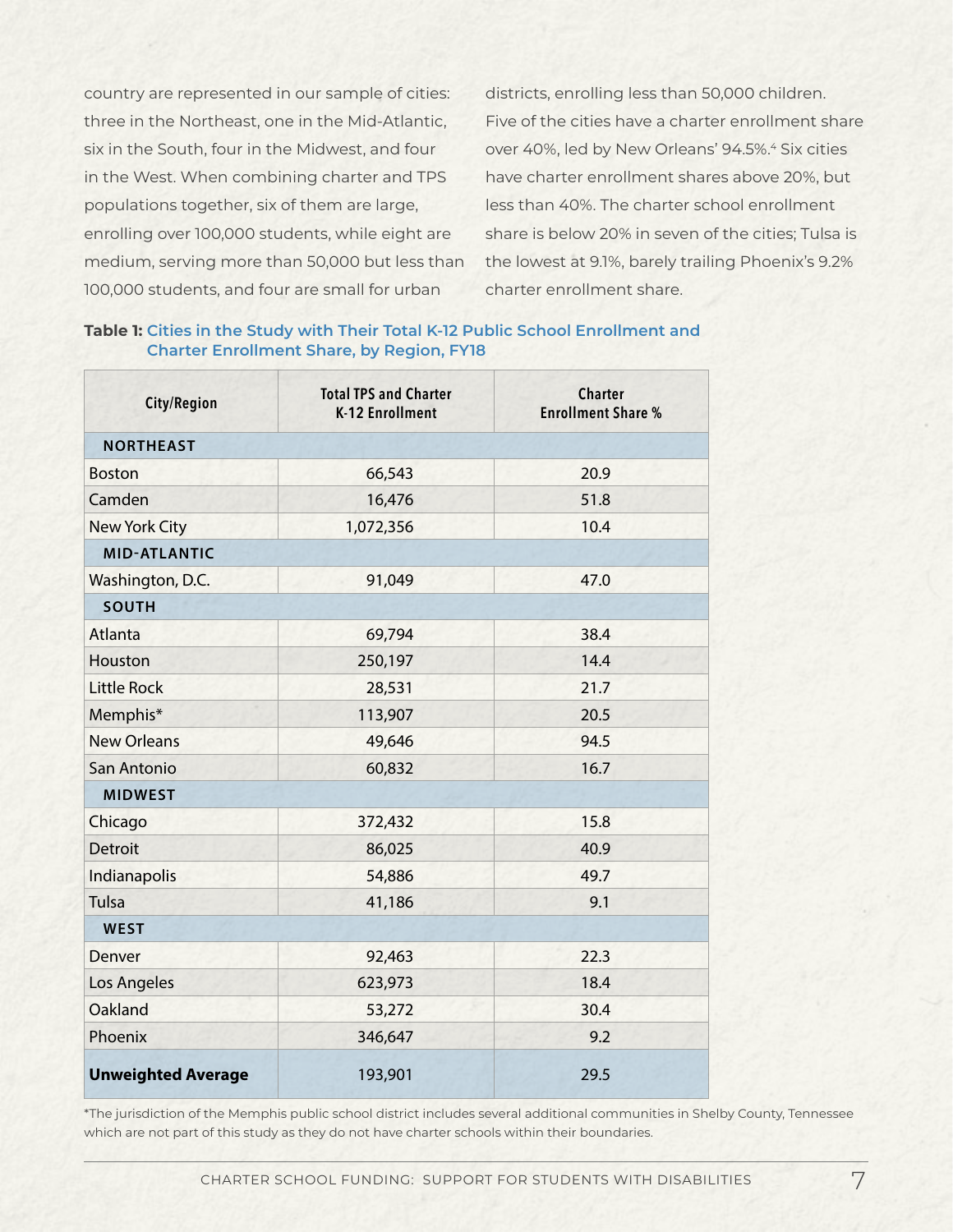For the remainder of the report, we describe the policies that govern the provision of special education services to students with disabilities enrolled in public charter schools, and the funding that supports them, in these 18 cities.

## **(1) Charter Schools Are Legally Obligated to Enroll and Educate Students with Disabilities**

Contrary to oft-cited opinion,<sup>5</sup> charter schools are legally obligated to enroll and educate students with disabilities. As public schools, charter schools must adhere to the same federal legal requirements as their TPS counterparts. However, the entity which is ultimately

# Charter schools are both autonomous and accountable.

responsible for providing special education and related services to students with disabilities depends largely on each school's legal status as its own local education agency (LEA) or not. Federal and state funding to support the delivery of special education and related services is thus tied to LEA status.

The basic concept behind chartered schooling is to exchange freedom from some public school regulations for accountability based on results. Charter schools are both autonomous and accountable.<sup>6</sup> The relative freedom that charters have to implement new ways to educate students could make them especially appealing to students with disabilities who might benefit from both the smaller scale of charters and their ability to innovate.7 The freedom from

# Charter schools are legally obligated to enroll and educate students with disabilities.

regulations often extended to public charter schools, however, does not include the relaxation of any legal entitlements of students with disabilities. Charters can be distinctive in how they educate students with disabilities, but they cannot undermine the core guarantees of federal law governing special education.

### *The Requirement of a Free, Appropriate Public Education*

The Individuals with Disabilities Education Act (20 U.S.C. §1400 et. seq.) (hereinafter "IDEA") is the federal law that sets forth public school requirements for providing special education and lays out the process by which federal dollars partially fund those services. The language of IDEA affirms that public charter schools are held to these same requirements for their students with disabilities.

Under IDEA, states and districts must ensure that students with disabilities receive a "free and appropriate public education" (FAPE) in the "least restrictive environment" (LRE), which is presumed to be the general education environment. The law contains specific processes and timelines for determining whether a student qualifies for special education and related services. For students who do qualify, a team of individuals that includes parents, special and general educators, and other professionals, develops an annual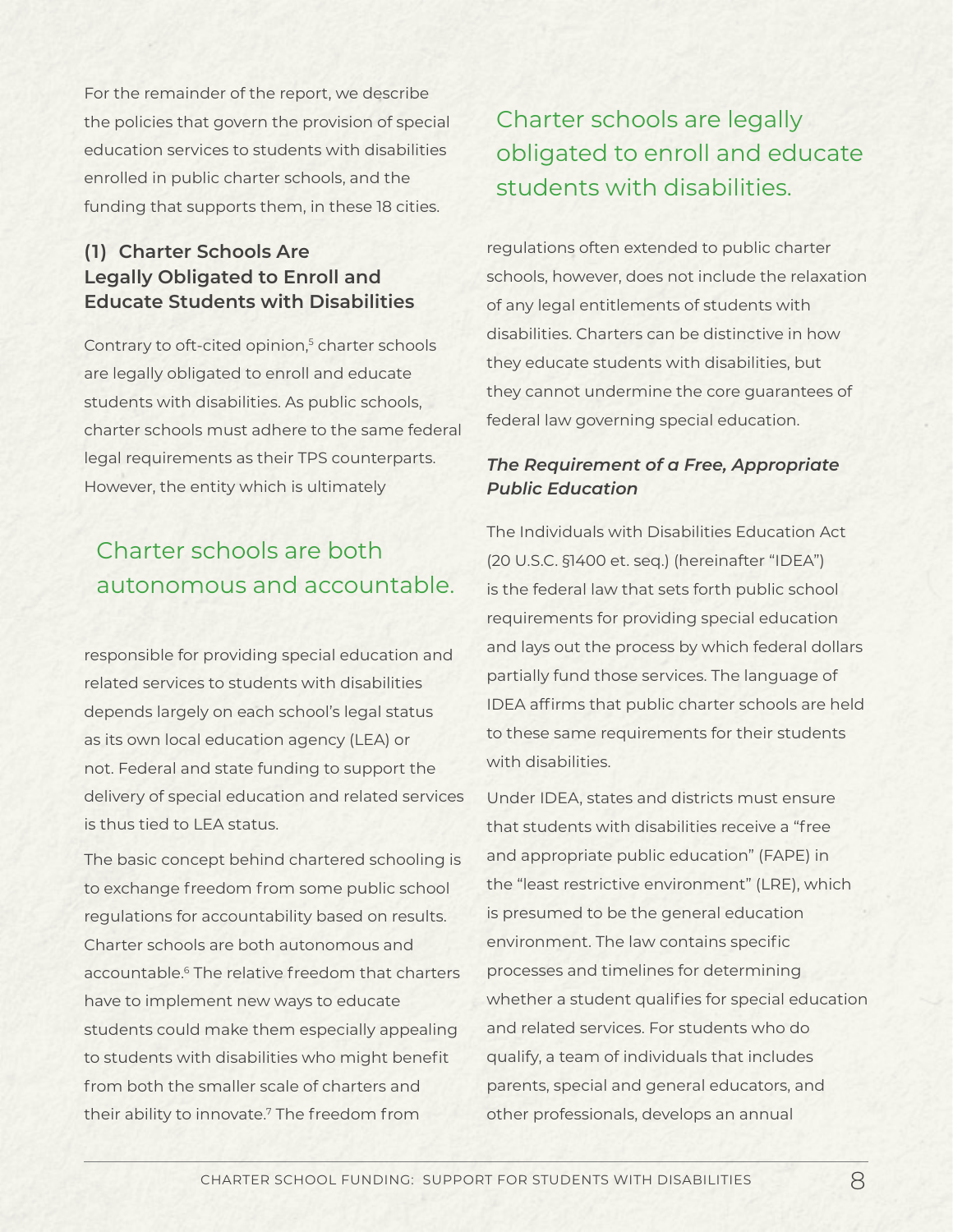individualized education plan (IEP). An IEP specifies the student's areas of need, annual goals, and the services and supports that will be provided to assist the student in meeting those goals.<sup>8</sup>

some purposes, such as special education, yet fall under the district's LEA for others (e.g., in New Hampshire and New York). district might be legally responsible for the special education services provided to charter school students but

#### *The Impact of Legal Status*

"Legal status" refers to which entity is legally recognized as the LEA. The legal status of a charter school is a critical factor in special education, since most of the responsibilities under IDEA belong to the entity which is the legal LEA. The vast majority of TPS are under the management of local school districts which serve as the LEA for those schools. In those situations, the school districts, as LEAs, are legally responsible for providing special falling under another LEA.<sup>10</sup> education to enrolled students with disabilities. For charter schools, however, legal status is more complex.9 Some charter schools are part of local districts (e.g., in Colorado and Florida), which act as LEAs, while other charter schools are their own independent districts and are thus their own LEA (e.g., in Arizona and Massachusetts). In some situations, charter schools are their own LEAs for

# Most of the responsibilities under IDEA belong to the entity which is the legal LEA.

In still other circumstances, districts or charter schools may be the LEA but policies, practices, or agreements in charter contracts carve out some of that responsibility and place it on an entity which is not the LEA. In many states, the identity of the charter school authorizer determines LEA status, with schools authorized by one entity acting as their own LEAs and others authorized by a different entity There are states where charter schools in the same city have different authorizers and different LEA statuses. This fact makes teasing out responsibility for special education in charter schools incredibly complex.

Our focus in this section is on the legal responsibility to provide special education services, not on which entity ultimately provides those services. A local public school contract the provision of those services out to the charter school itself. The reverse might also be the case. Charters may be responsible for providing special education to their students, yet they may also arrange with the local public school district to deliver the actual services. This section highlights which party is ultimately responsible for the provision of special education, regardless of who delivers the service.

#### *Charter Schools as LEAs*

When charter schools are their own LEA, they are legally responsible for the provision of special education services for their enrolled students. In this case, a charter school serves as its own public school district, wholly responsible for providing special education students with the full continuum of services analogous to a multi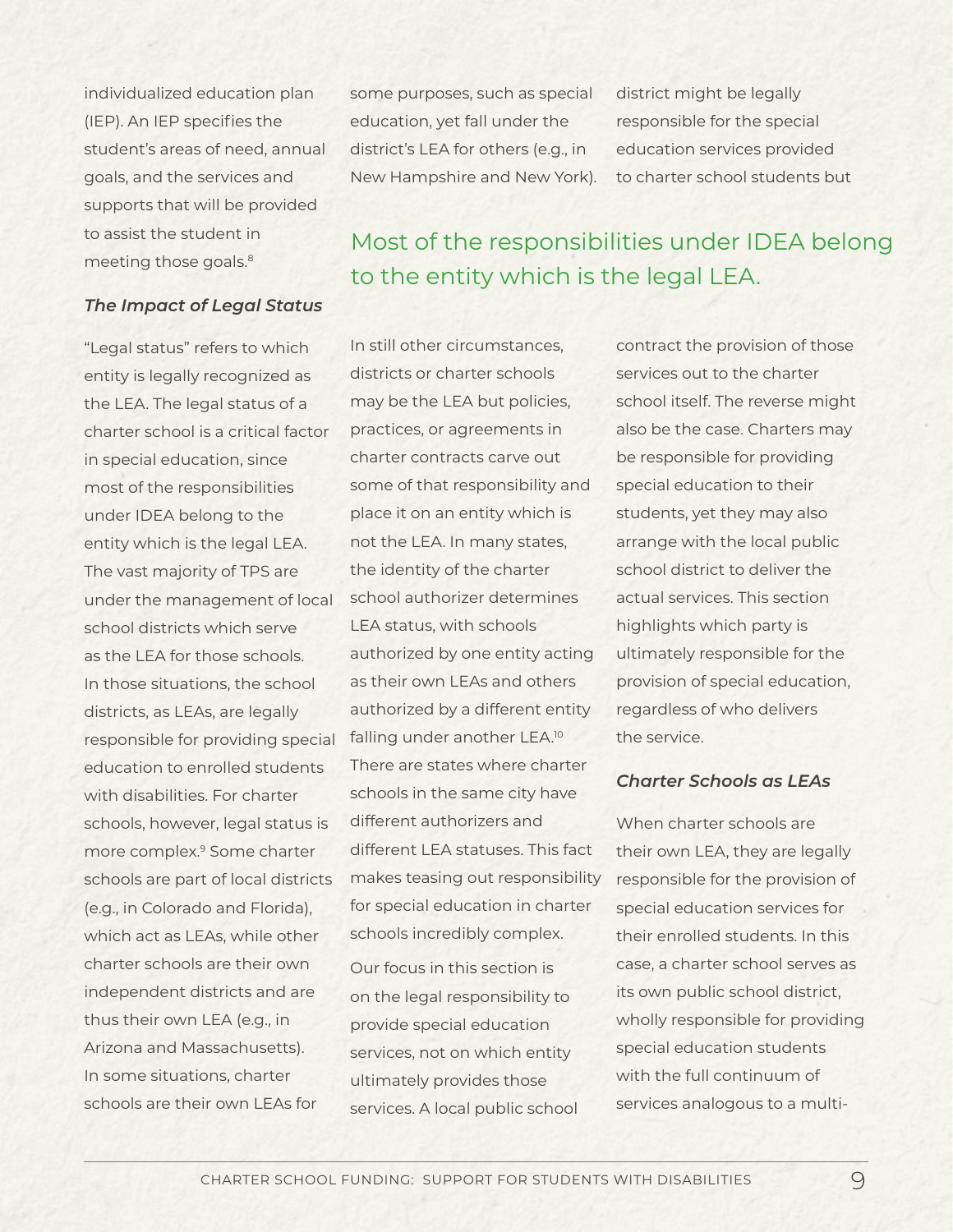school district. These charter schools must do so without the centralized resources and funding pool available to larger districts. Thus, charters that serve as their own LEAs typically receive direct funding from federal, state, and in a few locations, local agencies.

In Washington, D.C., for example, the education landscape included 66 LEAs for the 2017-2018 school year—the District of Columbia Public Schools (DCPS) and 65 charter school LEAs<sup>11</sup> With one exception, all charter schools were their own LEAs and were legally responsible for providing all special education services to enrolled students.<sup>12</sup> The exception was St. Coletta of Greater Washington, a charter school that served exclusively students with intellectual disabilities. autism, or multiple disabilities requiring 24.5 or more hours of special education services each week. This special charter school operated as part of the District of Columbia Public School's LEA.<sup>13</sup>

In D.C.'s charter school LEAs, each charter school When charter schools are their own LEA, they are legally responsible for the provision of special education services for their enrolled students.

is responsible for providing the full continuum of special services to students with disabilities enrolled in the school, including students subsequently placed elsewhere.14 If an LEA is unable to provide adequate services due to a lack of capacity, it is still legally obligated to ensure that students are appropriately placed into another charter school, TPS, or private placement where their needs can be met.<sup>15</sup> Even in this apparently simple example, there are exceptions to the financial responsibility that usually lies with the LEA. While the charter school LEAs maintain most of the financial responsibilities for students with disabilities, the Office of the State Superintendent of Education (OSSE), D.C.'s state education agency, retains financial responsibility for both the placement of students with disabilities in private schools when such private placements

are necessary as well as for the transportation of students with disabilities across the city.16 The agency also provides reimbursements to parents who transport their eligible children with disabilities to and from school themselves.<sup>17</sup> The details surrounding charter schools and LEA status vary across the country, and more detailed information on the specific policies of this issue in the 18 cities of our study can be found in the separate Appendix of City Snapshots.<sup>18</sup>

### *Charter Schools as Part of Traditional District LEAs*

When charter schools are part of another LEA, usually a traditional school district, the district retains the ultimate legal responsibility for providing special education and related services to students with disabilities. These charter schools operate according to the same legal structure as the non-charter public schools in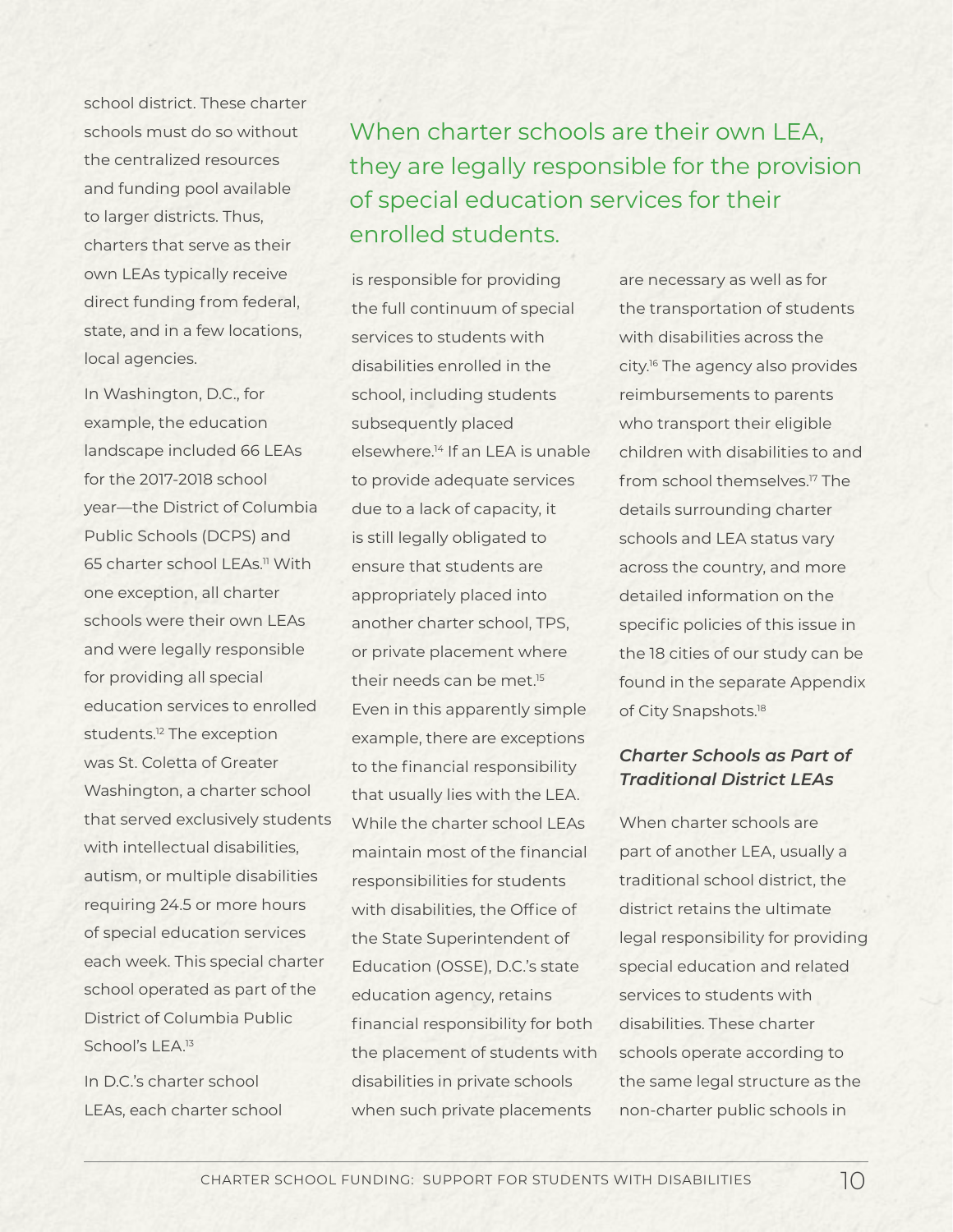When charter schools are part of another LEA, usually a traditional school district, the district retains the ultimate legal responsibility for providing special education and related services to students with disabilities.

the district and generally have access to services through the district central office analogous to TPS (e.g., human resources, transportation, and legal counsel).

Special education provision is generally shared between the school and the district, although the district is ultimately responsible for ensuring the provision of special education and related services, including implementing Child Find (i.e., the duty to identify and evaluate students suspected of having disabilities), developing IEPs, providing FAPE in the LRE, and providing a full continuum of placements for students with varying levels of need. Federal, state, and local dollars generally flow through the district, and, in many instances, take the form of centralized services (e.g., transportation, student evaluations, specialized therapies, professional development, and legal counsel) as opposed to each school receiving direct funding for those services. However, in some locations, "provision" of special education involves passing dollars to the charter school to provide the services.

In Denver, charter schools are part of a traditional district. In 2017-18, Denver Public Schools (DPS) served as the authorizer for all 59 charter schools in the district.<sup>19</sup> DPS was legally and financially responsible for providing the

full continuum of special education services to students with disabilities, including related services like transportation<sup>20</sup> and placement by the LEA in private settings.<sup>21</sup>

#### *Charter Schools with Mixed LEA Status*

Cities exist where charter schools are part of an LEA for some functions while serving as their own LEA for others. New York City serves as an example of where charter schools operate as their own LEAs for all purposes other than special education, which they operate as part of the district. Specifically, each New York City charter school, though generally its own LEA, operates as part of the district LEA for the purpose of educating students with disabilities and is assigned to its local "Committee on Special Education (CSE)."<sup>22</sup> Each CSE is responsible for serving as the LEA for a handful of community districts and the schools within those districts, including public charter schools.

There are some specific special education expenses which are the responsibility of the charter schools. The NYC DOE, as the LEA, is legally and financially responsible for providing the full continuum of special education and related services, including private placements, for students with disabilities<sup>23</sup>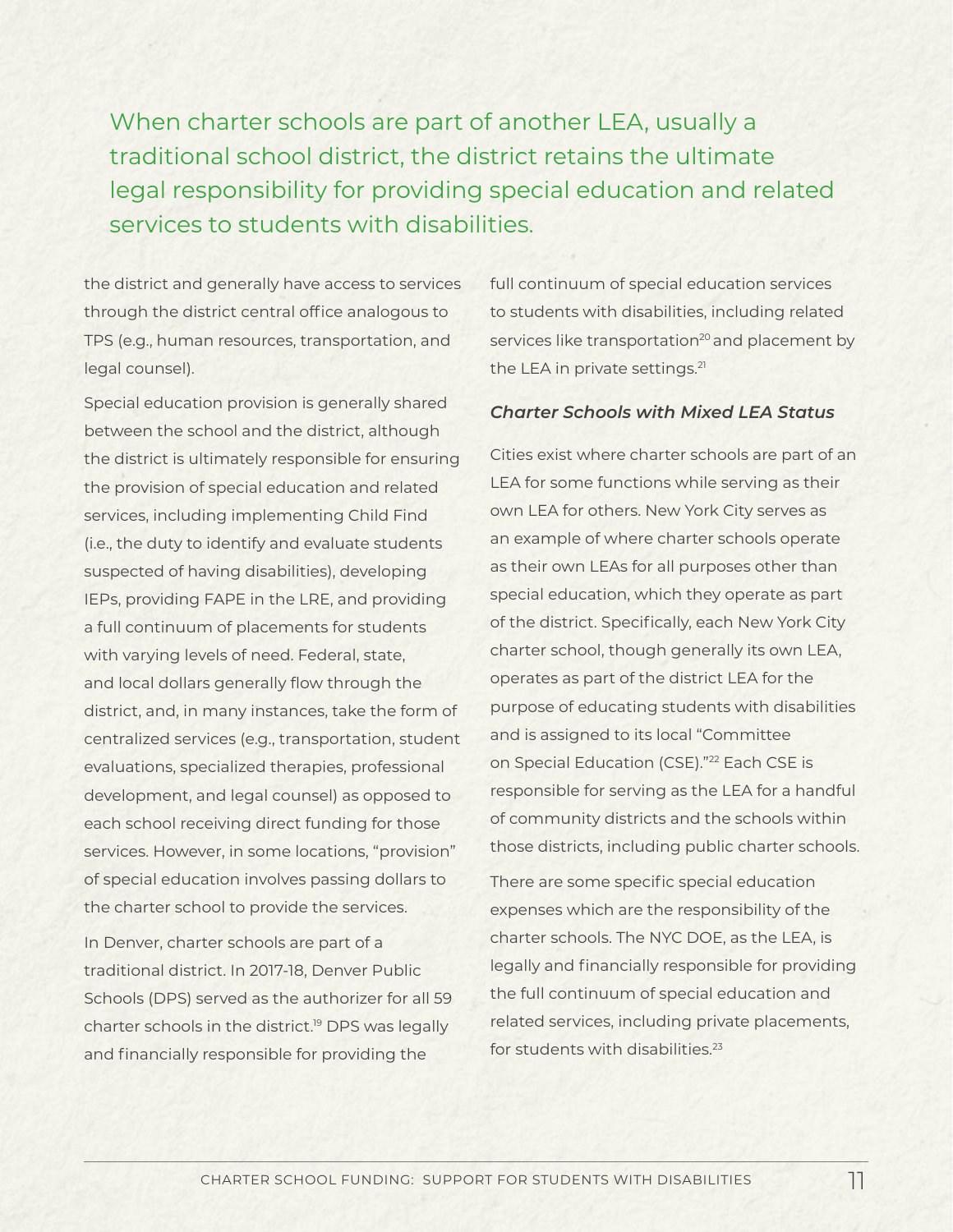### *Legal Status Is Complex*

As we have illustrated here, the issue of legal responsibility for special education is incredibly complex and varies significantly across, and sometimes within, cities and states. The public charter schools in the 18 cities in

How special education services are provided to students with disabilities in public charter schools, and by whom, is highly context dependent and not an area for sweeping generalizations.

our study are all subject to different policies regarding ultimate responsibility for meeting the mandates of IDEA. How special education services are provided to students with disabilities in public charter schools, and by whom, is highly context dependent and not an area for sweeping generalizations. For more detailed information on the specific policies on this issue in the 18 cities in our study, see the separate Appendix of City Snapshots.<sup>24</sup>

## **(2) IDEA Funding**

Under IDEA, federal funds flow from the U.S. Department of Education to states, where they are then dispersed to districts based on a specific formula set out in the law. Specifically, 85% of the funds are distributed according to each state's relative share of all children ages 3 through 21, and the remaining 15% are awarded according to each state's relative share of those children living in poverty. In exchange for receiving IDEA funds, state education agencies (SEAs) are required to ensure that all LEAs, including charter schools which serve as their own districts, comply with the mandates of IDEA.

# **Summary of Our Findings**

Having described the legal context in which public charter schools operate, including its myriad complexities, we now present our empirical findings regarding the rates at which charters in our sample enroll students with disabilities and the extent to which special education enrollment gaps explain charter school funding gaps.

## **(1) Charter Schools Tend to Enroll Students with Disabilities at Lower Rates than Traditional Public Schools**

Charter schools enroll a substantial number of students with disabilities. For example, Boston charter schools provide special education services to over 18% of their students. Similarly, students with disabilities comprise 15% of the student enrollment in Chicago charter schools, which is about one percentage point higher than the proportion of students with disabilities served by Chicago's TPS. Additionally, a recent study reported that 118 public charter schools in the U.S. specialize in educating students with

Charter schools enroll a substantial number of students with disabilities.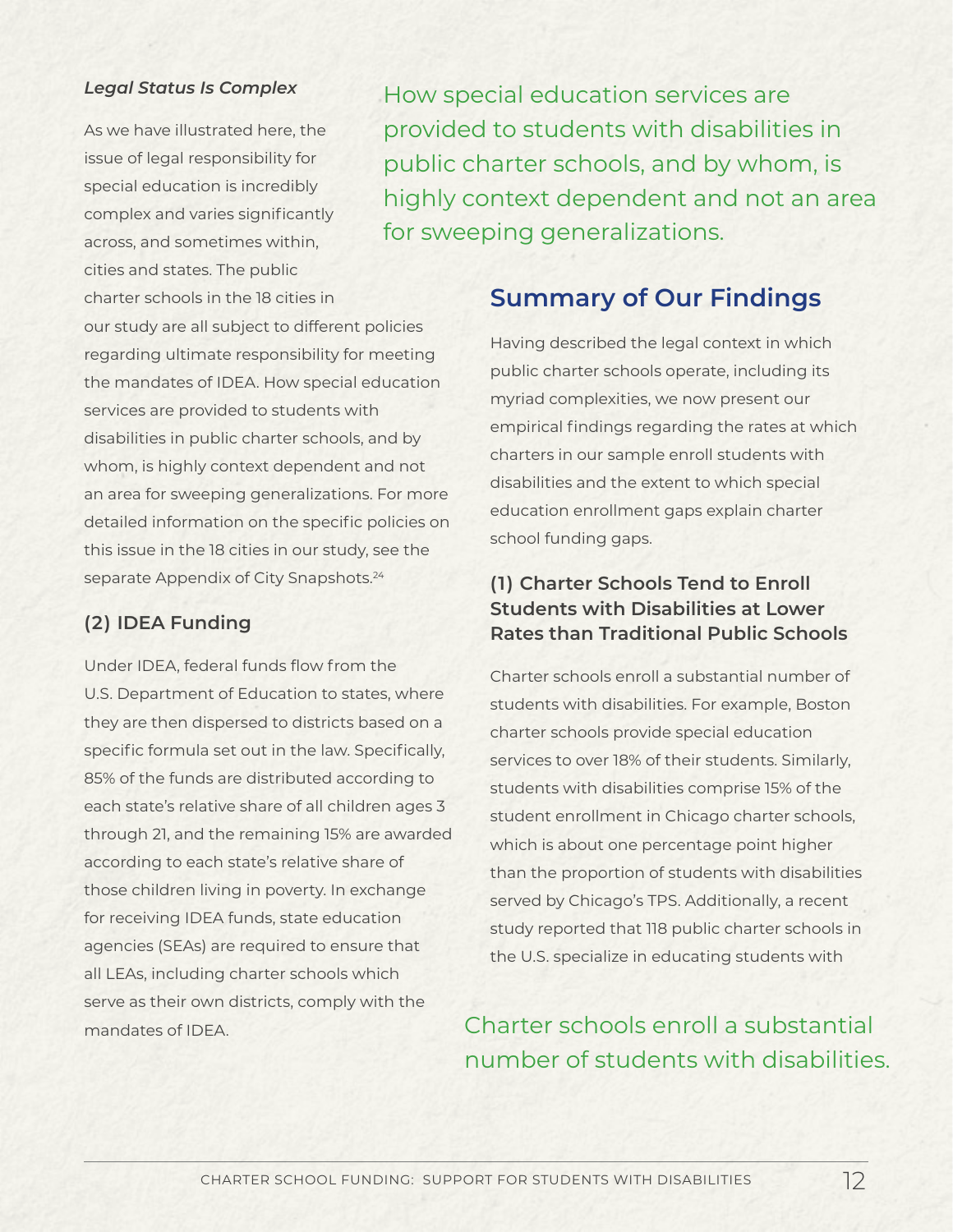disabilities, as 50-100% of their students qualify for special education services.<sup>25</sup>

A weighted average of 9.5% of the students enrolled in the charter sector in 15 of our 18 cities had disabilities in fiscal year 2018.<sup>26</sup> The charter school special education enrollment rate was 3.6 percentage points lower than the 13.1% rate for TPS in our sample (Table 2). A study of charters in New York State found that charters serving high school grades enrolled students with disabilities

at similar rates to TPS, while charter elementary schools enrolled disproportionately lower rates of students with disabilities than TPS.

Nationally, in 2015-16, approximately 10.8% of students in charter schools had disabilities, 2.0 percentage points lower than the 12.8 rate in TPS.27

Next to Houston and San Antonio, Phoenix enrolls the lowest proportion of students with disabilities compared to total enrollment. Lower enrollment rates for students with disabilities may exist because Arizona has a robust choice ecosystem whereby families seeking alternatives

The charter school special education enrollment rate was 3.6 percentage points lower than the 13.1% rate for TPS in our sample.

| City                   | % Charter<br><b>SWD Enrollment</b> | Rank           | % TPS<br><b>SWD Enrollment</b> | Rank           | % Difference in<br><b>SWD Enrollment</b> |
|------------------------|------------------------------------|----------------|--------------------------------|----------------|------------------------------------------|
| New York City          | 18.5                               | $\mathbf{1}$   | 21.8                           | $\mathbf{1}$   | $-3.3$                                   |
| <b>Boston</b>          | 18.3                               | $\overline{2}$ | 19.6                           | $\overline{2}$ | $-1.3$                                   |
| Chicago                | 15.0                               | 3              | 14.1                           | 8              | 0.9                                      |
| Indianapolis           | 15.0                               | $\overline{4}$ | 17.4                           | $\overline{4}$ | $-2.5$                                   |
| Camden                 | 13.4                               | 5              | 18.3                           | 3              | $-4.9$                                   |
| Washington, D.C.       | 13.0                               | 6              | 14.6                           | $\overline{7}$ | $-1.6$                                   |
| <b>Tulsa</b>           | 12.1                               | $\overline{7}$ | 17.4                           | 5              | $-5.3$                                   |
| Atlanta                | 11.1                               | 8              | 11.3                           | 12             | $-0.2$                                   |
| Memphis                | 10.4                               | 9              | 11.9                           | 10             | $-1.5$                                   |
| Denver                 | 10.4                               | 10             | 11.4                           | 11             | $-1.0$                                   |
| <b>Detroit</b>         | 9.6                                | 11             | 16.2                           | 6              | $-6.6$                                   |
| <b>Little Rock</b>     | 9.2                                | 12             | 13.1                           | 9              | $-3.9$                                   |
| San Antonio            | 8.0                                | 13             | 10.3                           | 14             | $-2.3$                                   |
| Phoenix                | 7.2                                | 14             | 11.3                           | 13             | $-4.0$                                   |
| Houston                | 6.7                                | 15             | 7.2                            | 15             | $-0.6$                                   |
| <b>FY18 All Cities</b> | 9.5                                |                | 13.1                           |                | $-3.6$                                   |

#### **Table 2: Percent of Students with Disabilities Enrollment to Total Enrollment in the Cities, FY18**

\*TPS denotes traditional public schools. SWD denotes students with disabilities. SWD enrollment data was not available for Los Angeles, New Orleans, or Oakland. All Cities average is a student-weighted average for each sector.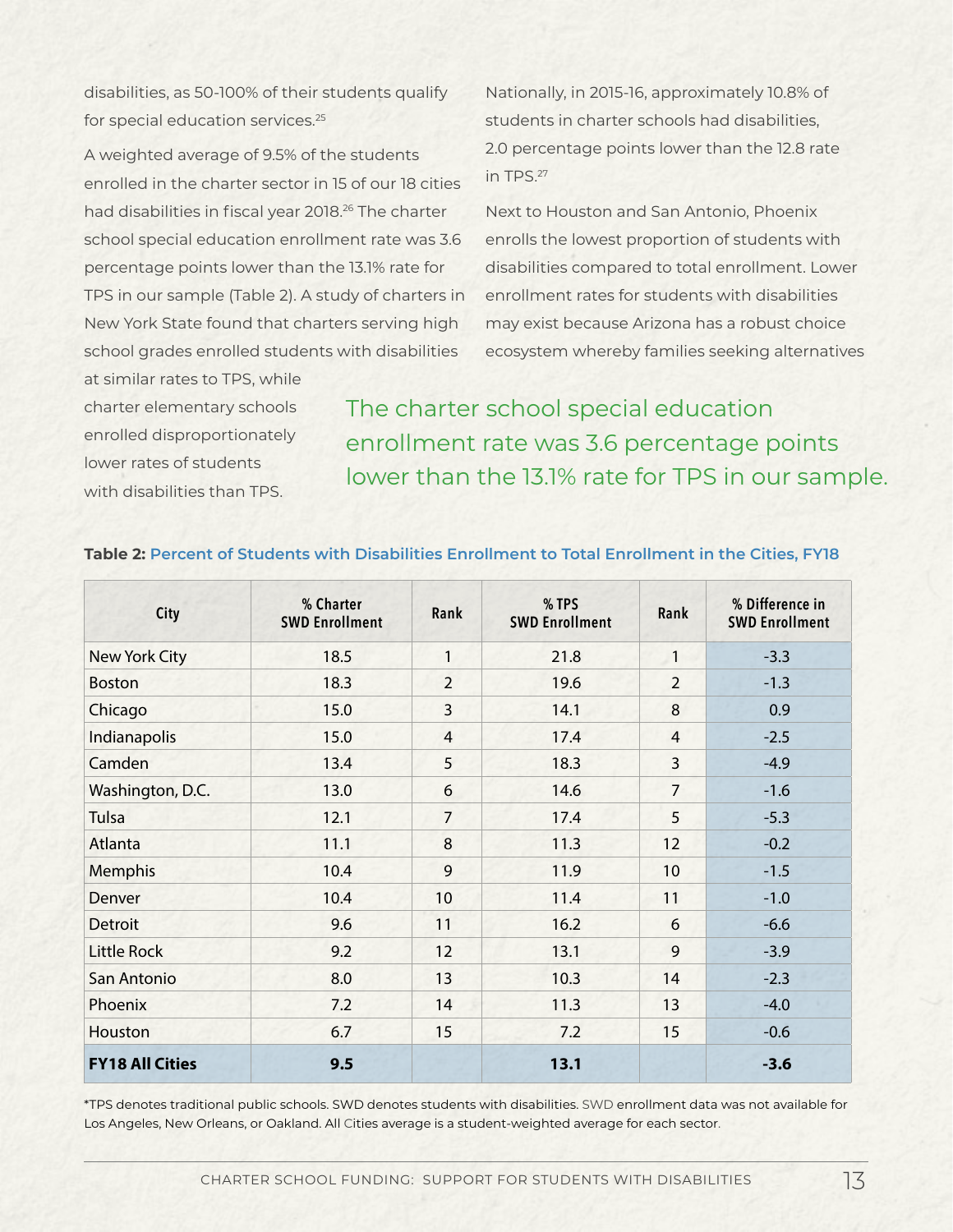to district schools are able to enroll their children in nonpublic settings. These children may otherwise have enrolled in public charter schools, if not for the existence of private choice programs. In contrast, New York City's minimal offering of school choice programs for students with disabilities may contribute to the city's high rate of enrollment in both sectors for students with disabilities, given that 18.5% of its charter enrollments are students with disabilities.

The difference in the charter school enrollment rate of students with disabilities compared to the same rate for TPS varies substantially across our cities. In Chicago, the charter school enrollment rate of students with disabilities is nearly 1 percentage point higher than the rate in the city's TPS. Atlanta, Houston, and Denver charters have enrollment rates of students with disabilities which are less than 1 percentage point below the rate in their respective TPS. The largest enrollment rate differentials for students with disabilities across the two public school sectors in our study are 6.6 percentage points in Detroit, 5.3 percentage points in Tulsa, and 4.9 percentage points in Camden.

## **(2) Reasons for the Charter School Special Education Enrollment Gap**

There are few empirical studies of the reasons for the charter school special education enrollment gap. A national survey experiment involving researchers emailing public schools and pretending to be parents interested in enrolling their child does exist. A random subset of the emails mentions that the child had a disability. Personnel at all types of public schools were less likely to respond to the email if it indicated that the child had a disability, but the difference in the response rate, depending on if a disability was mentioned or not, was larger for public charter schools than for TPS. Although only one study, this finding suggests that one possible contributor to the charter school special education enrollment gap is due to school personnel being less responsive to communications from parents of students with disabilities.28 A review of literature associated with a national study drawing upon 2015-16 enrollment data suggests that a combination of problematic messaging by charters, complex enrollment processes, the role of TPS in IEP decision-making, and some "counseling away" might also be contributing to the overall gap in charter school enrollments of students with disabilities.<sup>29</sup>

An additional factor that may contribute to the enrollment gap is that general education students attending public charter schools are less likely to be newly classified as having a disability than are students in TPS. A study of New York City schools finds that students in charters were significantly less likely to be newly classified as having a specific learning disability or emotional disturbance than were students in TPS. Since those two disabilities have less precise diagnoses than most disabilities, the researchers concluded that the charter school special education enrollment gap in the Big Apple may be due to TPS over-classifying students as having disabilities.<sup>30</sup> A similar study of Denver documents that charter schools in the Mile High City are less likely than TPS to newly classify a student as having a disability.<sup>31</sup>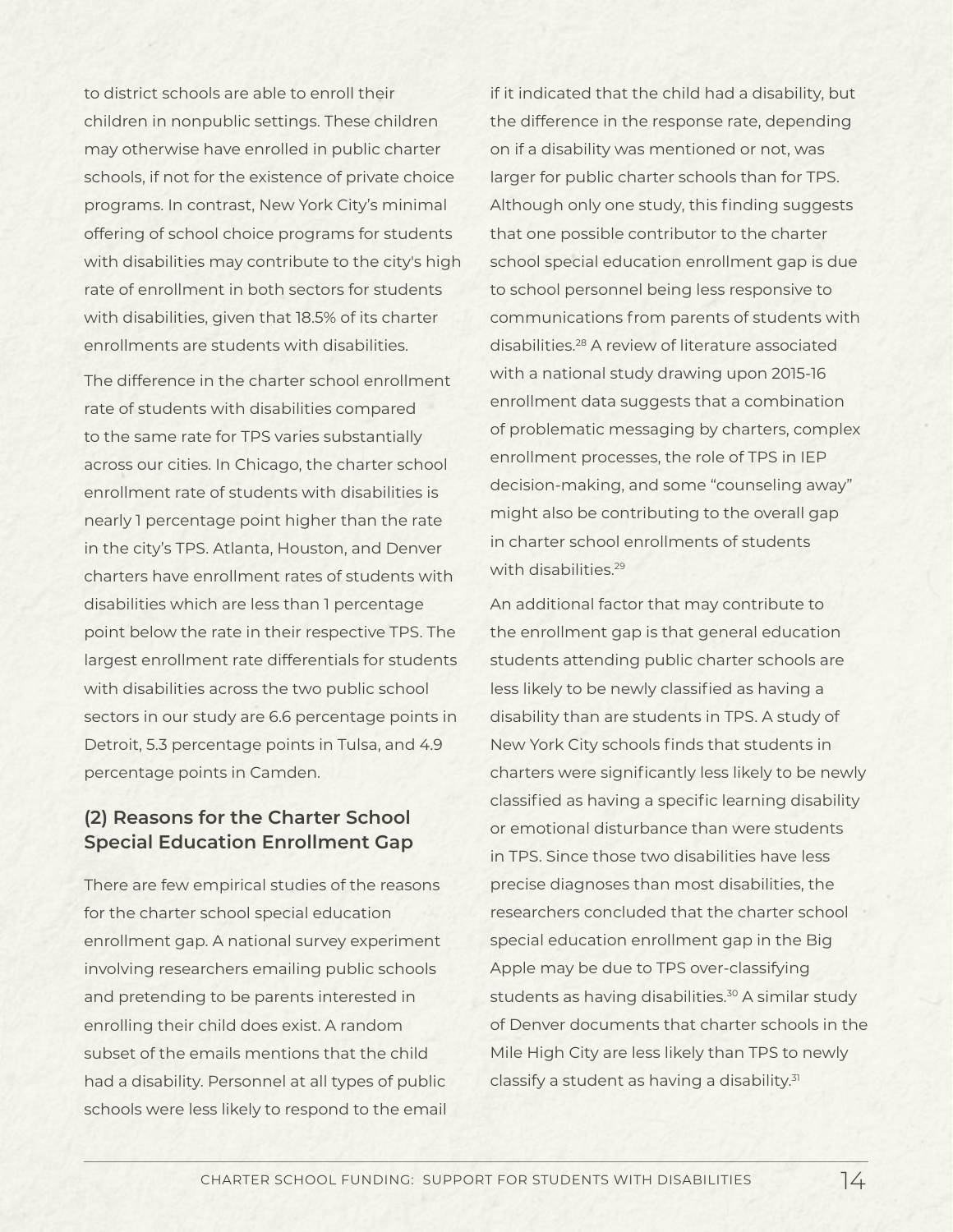The Denver study also finds that students with disabilities in public charter schools are more likely than their TPS peers to be declassified, meaning that they no longer require special education services.<sup>32</sup> A similar study of the state

LEA receives a fixed pot of money based on how many students with disabilities it is projected to enroll. That projection is grounded in historical population averages. Census funding generates weaker incentives to classify students as having

of Louisiana reaches the same conclusion.<sup>33</sup> as does a study of Newark.34 A recent study finds that winning a lottery to attend a Boston charter school

Winning a lottery to attend a Boston charter school decreased the likelihood that students with disabilities retained their disability classification by 12 percentage points.

decreased the likelihood that students with disabilities retained their disability classification by 12 percentage points.<sup>35</sup> While limited, these studies indicate that students who attend public charter schools may be more likely to shed their disability designation.

Some evidence suggests that state funding policies regarding students with disabilities can incentivize school personnel to classify students on the margins of disability categories which are more subjective than others. The main difference in how states fund students with disabilities involves weighted versus census funding. Under weighted funding, an LEA receives additional funding for every enrolled student who is classified as having a disability, and it typically increases based on the severity of the disability as measured by the hours of services provided. Weighted funding can generate an incentive for LEAs to over-identify students with disabilities or recommend more hours of service or services in more restrictive settings. It runs the risk of incentivizing the over-classification of students with disabilities. Under census funding, also known as "capitation" funding, an

a disability, especially in marginal cases. Some studies have found that states experience drops in disability classification rates when they switch from weighted funding to census funding of students with disabilities, though the changes are small and not always statistically significant.<sup>36</sup>

## **(3) Traditional Public Schools Enroll a Higher Proportion of Students Who Require Significant Supports**

While we lack access to data on the incidence rates of specific types of disabilities in our 18 cities in 2017-18, studies of several of these cities, using evidence from previous years, indicate that public charter schools tend to enroll students with low-incidence disabilities that require significant supports and services at lower rates than TPS.<sup>37</sup> For example, in 2015-16, charter schools nationally enrolled a larger percentage of students with higher incidence disabilities such as a specific learning disability (46.7% vs. 43.5%), speech and language impairment (19.59% vs. 18.66%), other health impairments (15.25% vs. 14.53%), emotional disturbance (4.4% vs. 3.79%), and autism (7.72% vs. 7.61%). At the same time,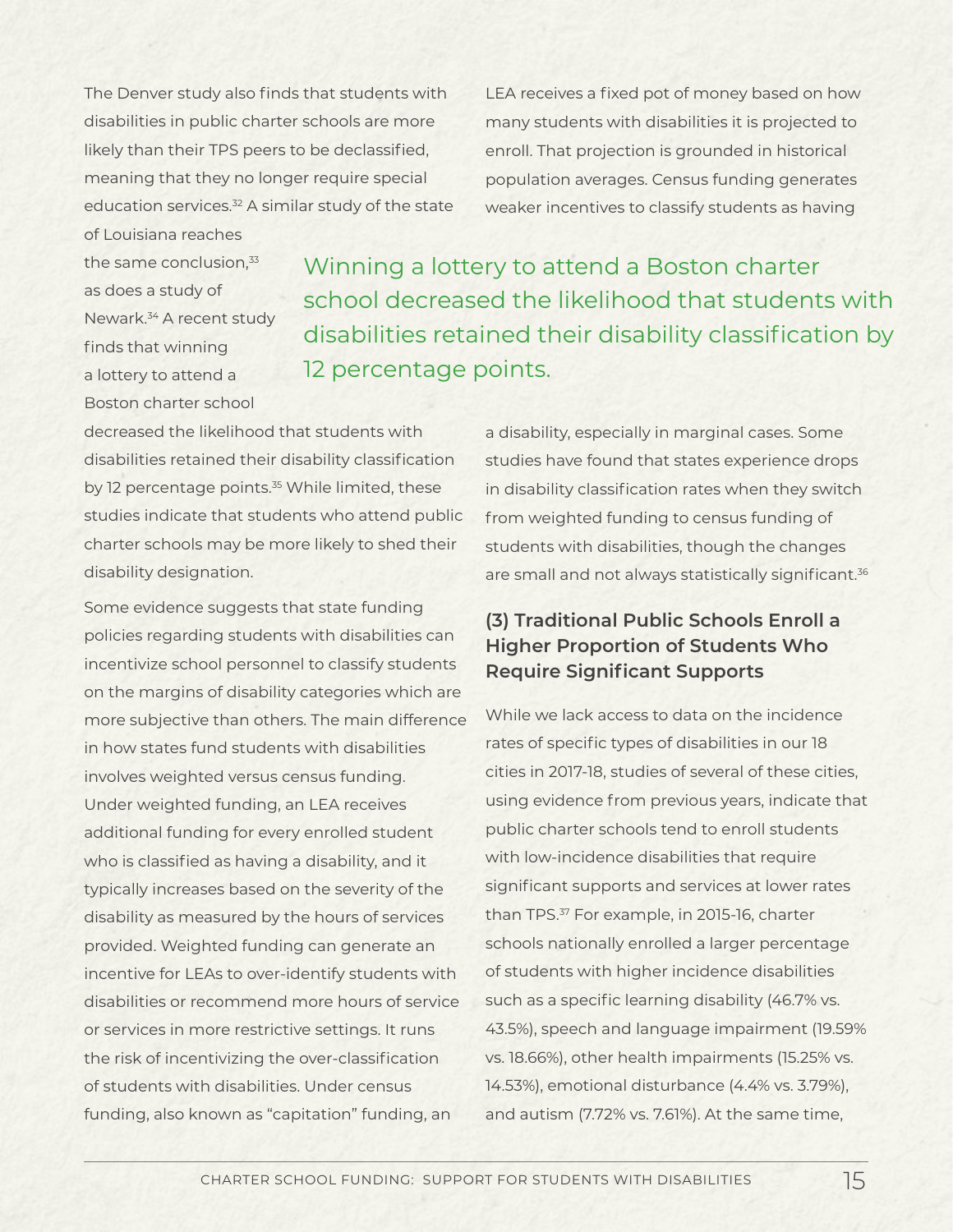Public charter schools tend to enroll students with low-incidence disabilities that require significant supports and services at lower rates than TPS.

they enrolled a smaller percentage of students with lower incidence disabilities such as developmental delay (1.29% vs. 2.39%), multiple disabilities (0.72% vs. 1.26%), and intellectual disability (3.48% vs. 5.73%).38

Lauren Morando Rhim and her colleagues from the Institute for the Study of Exceptional Children and Youth conducted the first empirical study of the charter school disability enrollment gap in California in 2003-04. Her team concluded that over half of the 2.5 percentage points gap in the Eureka State that year was due to students with disabilities who required services in specialized settings, which tend to be of low incidence and high severity. Such students overwhelmingly enrolled in TPS instead of charters.39 The charter school enrollment rate for all students with disabilities who did not require instruction in specialized settings was just 1 percentage point lower than the rate for TPS.40

Marcus Winters studied the enrollment patterns of students with disabilities in charters and TPS in New York City from 2008-09 to 2011- 12. He found that, in 2008-09, public charter schools enrolled a statistically significantly lower proportion of students who had autism,

emotional disturbance, specific learning disability, multiple disabilities, intellectual disability, other health impairments, and speech and language disabilities. Three years later, significant gaps remained for all of those categories of disabilities except for other health impairments, in which charters enrolled a statistically similar proportion compared to TPS.<sup>41</sup>

Winters similarly tracked students with disabilities enrollments in charters and TPS in Denver from 2008-09 through 2013-14. He concluded that most of the charter school enrollment gap is due to students with specific types of disabilities enrolling in charter schools for the gateway grades of kindergarten and sixth grade at lower rates than TPS. The specific disability types that drove the gap in Denver were "intellectual disabilities, serious emotional disabilities, specific learning disabilities, physical disabilities, and multiple disabilities."42 All those categories of disability are low-incidence/highneed except for specific learning disabilities.

Using detailed student descriptive data from 2010-11 through 2013-14, Patrick Wolf and Shannon Lasserre-Cortez analyzed the charter school students with disabilities enrollment gap in Louisiana. The charter students with disabilities enrollment gap for students who have autism decreased from 0.23 percentage points in 2010-11 to 0.08 percentage points in 2013-14 but remained statistically significant. That year, 0.59% of students in Louisiana charter schools had autism compared to 0.67% of students in the TPS where Louisiana charters operated. The charter school enrollment gaps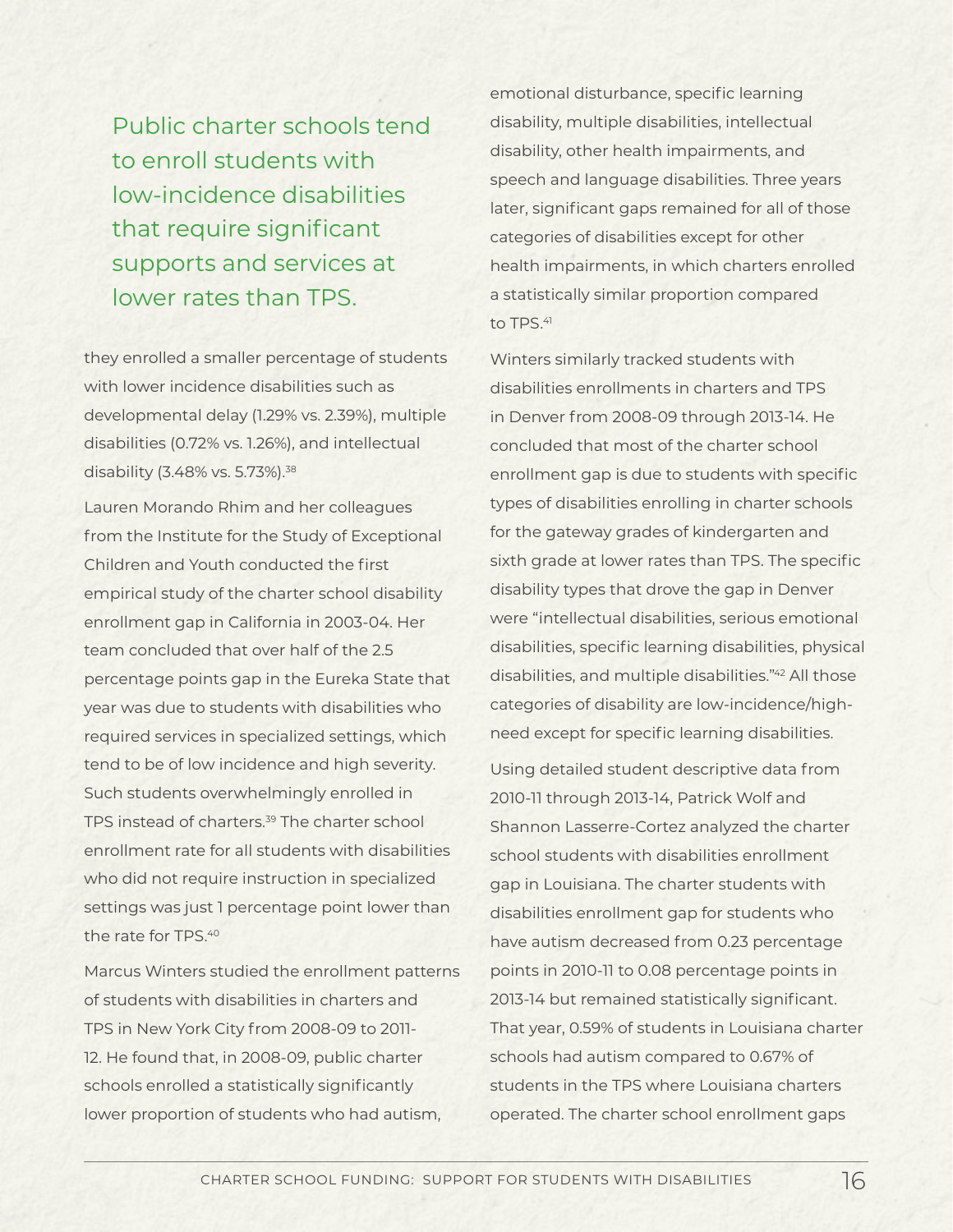for students with significant intellectual disabilities, visual impairments, or hearing impairments ranged from 0.01 percentage points to a high of 0.04 percentage points (for students who had significant intellectual disabilities in the 2010-11 school year). Only 0.02% of charter school students in Louisiana had a severe hearing impairment in 2013- 14, compared to 0.04% of TPS students that year.<sup>43</sup>

The reasons for enrollment gaps by specific disability type are complex and varied. One reason may revolve around the the familiar district setting to enroll their children in charter schools for kindergarten.<sup>44</sup> Parents may also have the perception, whether accurate or not, that charter schools are not able to meet the needs of their children, or they may believe that charter schools do not provide some of the services their children need, such as speech or occupational therapy.45 In some of these situations, parents make assumptions based on a lack of knowledge about charter schools; however, in others, it is based on a school's reputation amongst parent networks.

The reasons for enrollment gaps by specific disability type are complex and varied.

impact of Child Find, which is the requirement in IDEA that school districts identify and evaluate students ages 3-21 who are suspected of having disabilities. When students are identified prior to entering kindergarten, they often receive special education services in preschool settings in TPS. In those circumstances, parents may be unwilling to leave

**Onerous** enrollment processes or statements the schools make may do little to

clear up the misconception.46 In still other situations, schools may "counsel away or out" students with disabilities, engaging in practices such as telling families the school cannot meet the student's

needs or using "soft discipline" practices like early dismissals and in-school suspensions to nudge these families to leave.<sup>47</sup>

Regardless of the reasons, a critical question for the purposes of our analyses of charter school funding disparities is whether the higher rate of enrollment of students with disabilities in TPS in general, and of students with disabilities who require more intensive supports, explains why public charter schools tend to be funded at lower levels than TPS. To what extent is funding connected to the enrollment disparity between sectors?

### **(4) The Funding Gap**

Our team and other researchers have carefully documented the fact that public charter schools tend to receive less funding per-pupil than their TPS peers, in most places and during most years.<sup>48</sup> Although the extra costs of serving students with disabilities who require

Public charter schools tend to receive less funding per-pupil than their TPS peers, in most places and most years.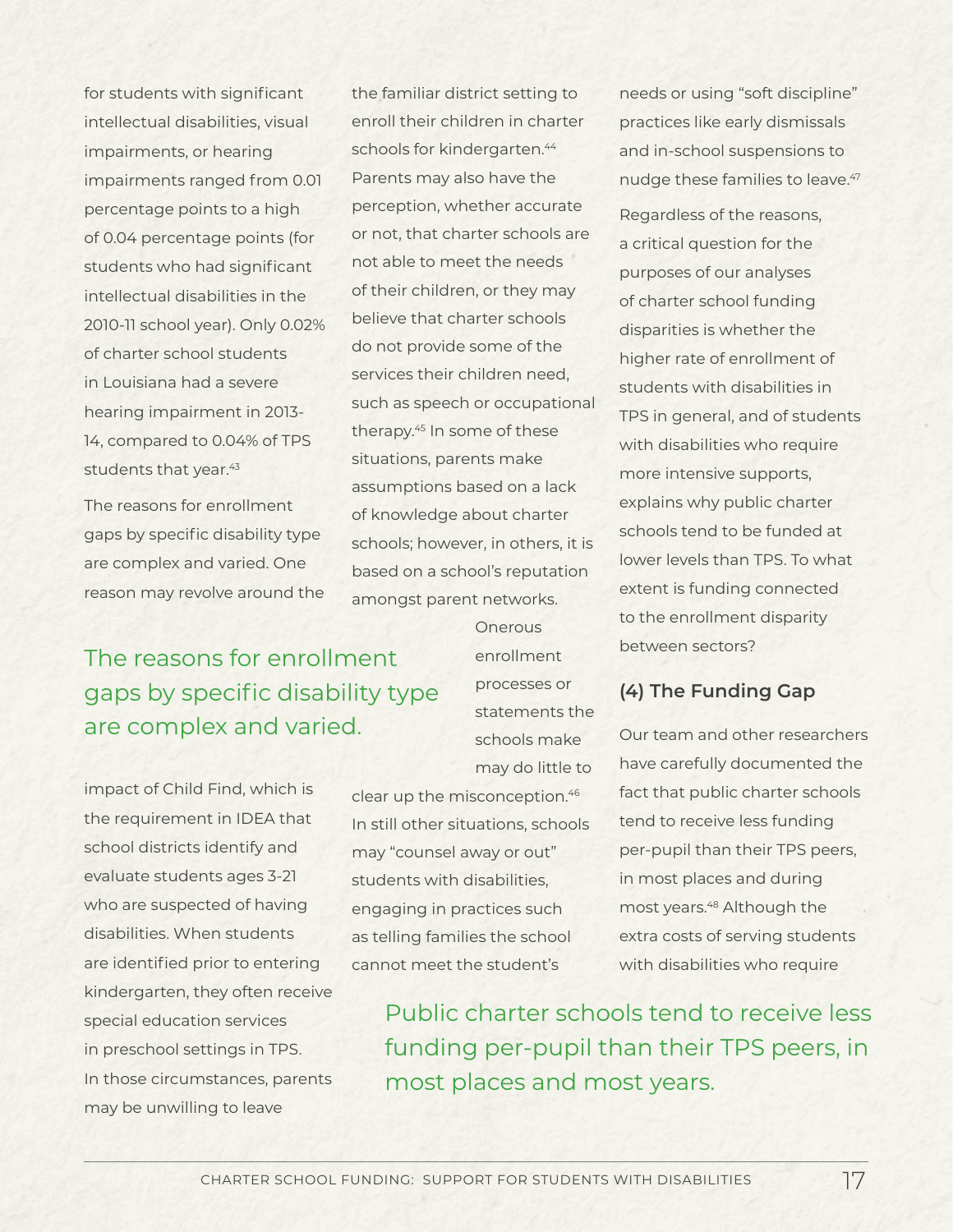more significant supports are sometimes cited as the explanation for the expenditure gap between TPS and charter schools, the data show that, oftentimes, this factor accounts for only part of any funding differential. A gray area that we are not able to completely quantify is the costs TPS retain when charter schools remain a part of the district. Districts that authorize charters sometimes maintain specialized legal and technical experts who support all schools in the district, retain responsibility for Child Find activities in the geographic expanse of the district, and serve as the educators of last resort for students who are expelled from TPS or charters. Whenever districts document that they provided special education services to students in charter schools, we are able to assign those resources to the charter sectors in our study. The three types of services we mentioned that districts provide more generally, however, cannot be precisely monetized and allocated across the two public school sectors. Thus, our estimates of the special education

expenditures in the TPS and charter sectors in our study are merely estimates based on the evidence available in our cities. Based on those estimates, differential rates of enrolling students with disabilities in charters and TPS fail to explain the lower levels of funding that charters receive in most of the cities in our study.

does it somewhat justify the charter school funding gap? First, we use accounting techniques to identify the extent to which enrollments of students with disabilities explain away some or all of the charter school funding gap. For the 18 cities analyzed, 9.5% of the students enrolled in charter schools have disability

Differential rates of enrolling students with disabilities in charters and TPS fail to explain the lower levels of funding that charters receive in most of the cities in our study.

The funding disparity favoring TPS in our 18 cities amounts to \$7,796 per pupil or 32.9% of the average revenue received by TPS.<sup>49</sup> When multiplied by the total charter school enrollment in those 18 cities, the charter school funding gap totals \$4.941 billion. How much of that nearly \$5 billion gap is explained by the lower enrollment of students with disabilities in charters? In other words, is the charter school students with disabilities enrollment gap related to and

classifications compared to 13.1% of the students in TPS. Charter schools would have to enroll an additional 22,914 students with disabilities to equal the 13.1% of students with disabilities attending TPS.<sup>50</sup> If we take the total amount that all the schools in the study (TPS and public charter) spent on special education services, and then divide that total by the total number of students with disabilities, we get an average per pupil (with a disability) amount for special education expenditures of \$25,429. If the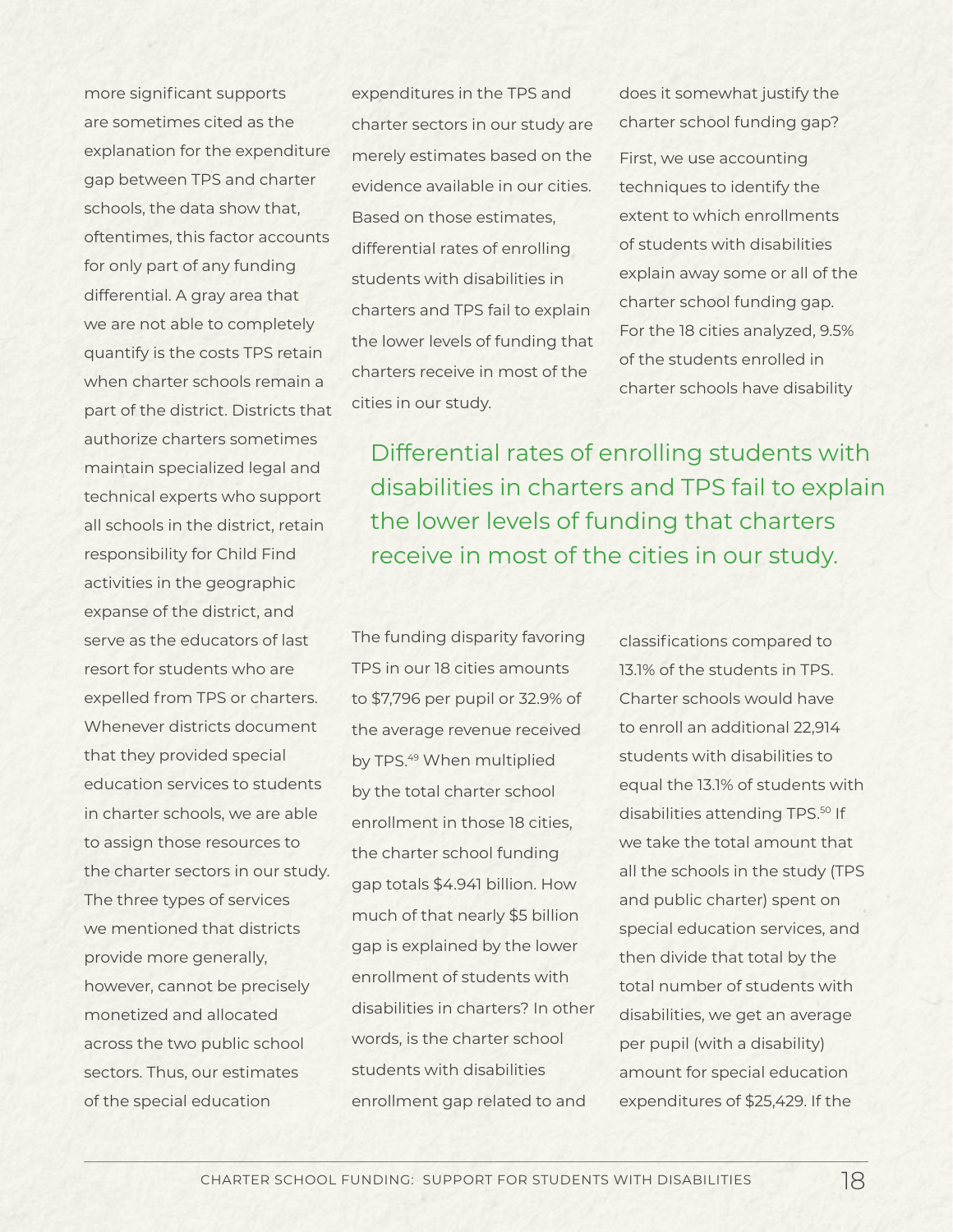charters in our sample reached parity with the TPS in our study by enrolling 22,914 additional students with disabilities with average levels of need, that would only account for \$582,680,106.

Our research team and others have established that the students with disabilities "missing" from public charter schools tend to have disabilities that require more significant supports. Let us assume that the additional students with disabilities for which TPS provide special education services are more expensive to serve than the average students with disabilities, say \$100,000 per pupil instead of the actual average cost of \$25,429. This more realistic calculation would still only account for \$2.291 billion, or 46.4%, of the \$4.941 billion disparity in charter school funding compared to TPS funding.

A second way to determine how much special education enrollment differences, and cost differences, between TPS and charter schools are responsible for the total funding disparity is

to add the special education expenditure gap to the charter school funding gap. Table 4 below illustrates this calculation for the 14 cities in our study for which we have sufficient documentation of special education expenditures. The "SPED Expenditure Gap Per Student" column shows how much more TPS expend on special education than charter schools expend, on a per student basis (i.e., all students). These amounts are calculated by dividing total special education expenditure amounts for TPS and charter

schools in each city by the total student enrollments in those two sectors and then subtracting the resulting per student charter amount from the per student TPS amount. The result is the "SPED Expenditure Gap Per Student." Disparities in spending on students with disabilities

account for 39% (or \$2,550) of the average per-pupil charter school funding gap in our study (Table 3). Conversely, on average, 61% (or \$3,941 per-pupil) of the overall funding disparity between charter schools

# How We Calculate the Special Education Share of the Funding Gap

Camden TPS special education (SPED) expenditures total \$40,088,515; charter school SPED expenditures total \$8,542,982. The related per student amounts are \$5,048 (\$40,088,515 / 7,941 total student enrollment) and \$1,001 (\$8,542,982 / 8,535 total student enrollment), respectively. Therefore, Camden's SPED Expenditure Gap Per Total Student Enrollment is \$4,047 (\$5,048 less \$1,001). Camden's total revenue disparity is \$16,317 favoring TPS, so special education expenditures explain only 25% of the total funding disparity (\$4,047 / \$16,317). The amounts for each city, and for the aggregate (weighted average) of 14 cities in the last row, are computed in the same way.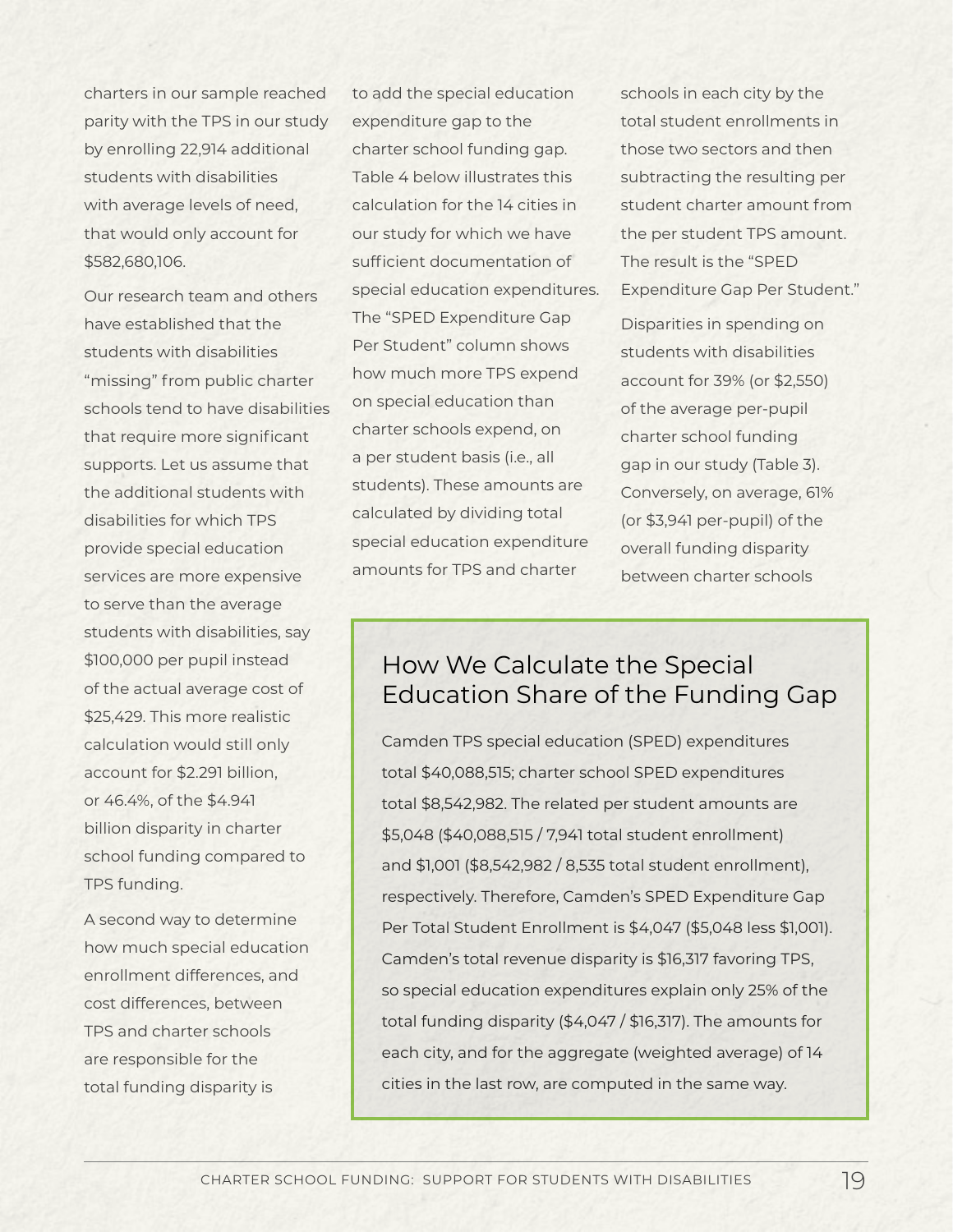and TPS is *not* explained by special education enrollment differences. For only two cities in our sample, Memphis and Boston, differences in the enrollments of students

Disparities in spending on students with disabilities account for 39% (or \$2,550) of the average per-pupil charter school funding gap in our study.

with disabilities completely explained the charter school funding gap. In the other 12 cities in our study for which data were available, the lower levels of funding in public charter schools cannot be fully or even mostly explained by differences in the costs of educating students with disabilities.

| <b>Ranked Regions</b>   | <b>State</b> | <b>SPED Expenditure</b><br><b>Gap Per Student</b> | <b>Total Revenue</b><br><b>Disparity Per</b><br><b>Student</b> | <b>Disparity</b><br><b>Net of SPED</b> | <b>Disparity</b><br><b>Explained by</b><br><b>SPED (%)</b> |
|-------------------------|--------------|---------------------------------------------------|----------------------------------------------------------------|----------------------------------------|------------------------------------------------------------|
| <b>Boston</b>           | <b>MA</b>    | \$4,584                                           | (51,698)                                                       | \$2,886                                | 270%                                                       |
| Memphis                 | <b>TN</b>    | \$1,293                                           | (5550)                                                         | \$743                                  | 235%                                                       |
| <b>New York City</b>    | <b>NY</b>    | \$2,897                                           | (56, 178)                                                      | (53,281)                               | 47%                                                        |
| Los Angeles             | CA           | \$3,067                                           | (57, 295)                                                      | (54, 228)                              | 42%                                                        |
| San Antonio             | <b>TX</b>    | \$831                                             | (52,012)                                                       | (51, 181)                              | 41%                                                        |
| Phoenix                 | AZ           | \$903                                             | (52,761)                                                       | (51,858)                               | 33%                                                        |
| Washington              | DC           | \$3,602                                           | (511, 370)                                                     | (57,768)                               | 32%                                                        |
| Houston                 | <b>TX</b>    | \$418                                             | (51, 455)                                                      | (51,037)                               | 29%                                                        |
| Denver                  | CO           | \$1,950                                           | (57, 395)                                                      | (55, 445)                              | 26%                                                        |
| <b>Detroit</b>          | MI           | \$1,156                                           | (54, 572)                                                      | (53, 416)                              | 25%                                                        |
| Camden                  | <b>NJ</b>    | \$4,047                                           | (516, 317)                                                     | (512, 270)                             | 25%                                                        |
| Tulsa                   | OK           | \$775                                             | (55,263)                                                       | (54, 488)                              | 15%                                                        |
| Indianapolis            | IN           | \$737                                             | (56, 932)                                                      | (56, 195)                              | 11%                                                        |
| <b>Little Rock</b>      | <b>AR</b>    | \$764                                             | (511, 327)                                                     | (510, 563)                             | 7%                                                         |
| <b>Weighted Average</b> |              | \$2,550                                           | (56, 491)                                                      | (53,941)                               | 39%                                                        |

#### **Table 3: SPED Expenditure Gap Per Student in the 18 Cities, 2017-18**

**Note:** SPED Expenditure Gap Per Student calculated by subtracting average special education expenditures per pupil in the charter sector from average special education expenditures per pupil in the TPS sector. Total Revenue Disparity Per Student is taken from Corey A. DeAngelis, Patrick J. Wolf, Larry D. Maloney, and Jay F. May, *[Charter school funding: Inequity surges](https://scdp.uark.edu/charter-school-funding-inequity-surges-in-the-cities/)  [in the cities](https://scdp.uark.edu/charter-school-funding-inequity-surges-in-the-cities/)*[.](https://scdp.uark.edu/charter-school-funding-inequity-surges-in-the-cities/) School Choice Demonstration Project, University of Arkansas, Fayetteville, AR, 2020, Table 1, p. 14. This table is reproduced from that same source, Table 3, p. 17. Disparity Net of SPED is the SPED Expenditure Gap plus the Total Revenue Disparity, with negative numbers indicating an enduring gap favoring TPS. Disparity Explained by SPED (%) is the absolute value of the SPED Expenditure Gap Per Student divided by the Total Revenue Disparity Per Student. Weighted averages exclude Atlanta, Chicago, New Orleans, and Oakland due to incomplete SPED expenditure data.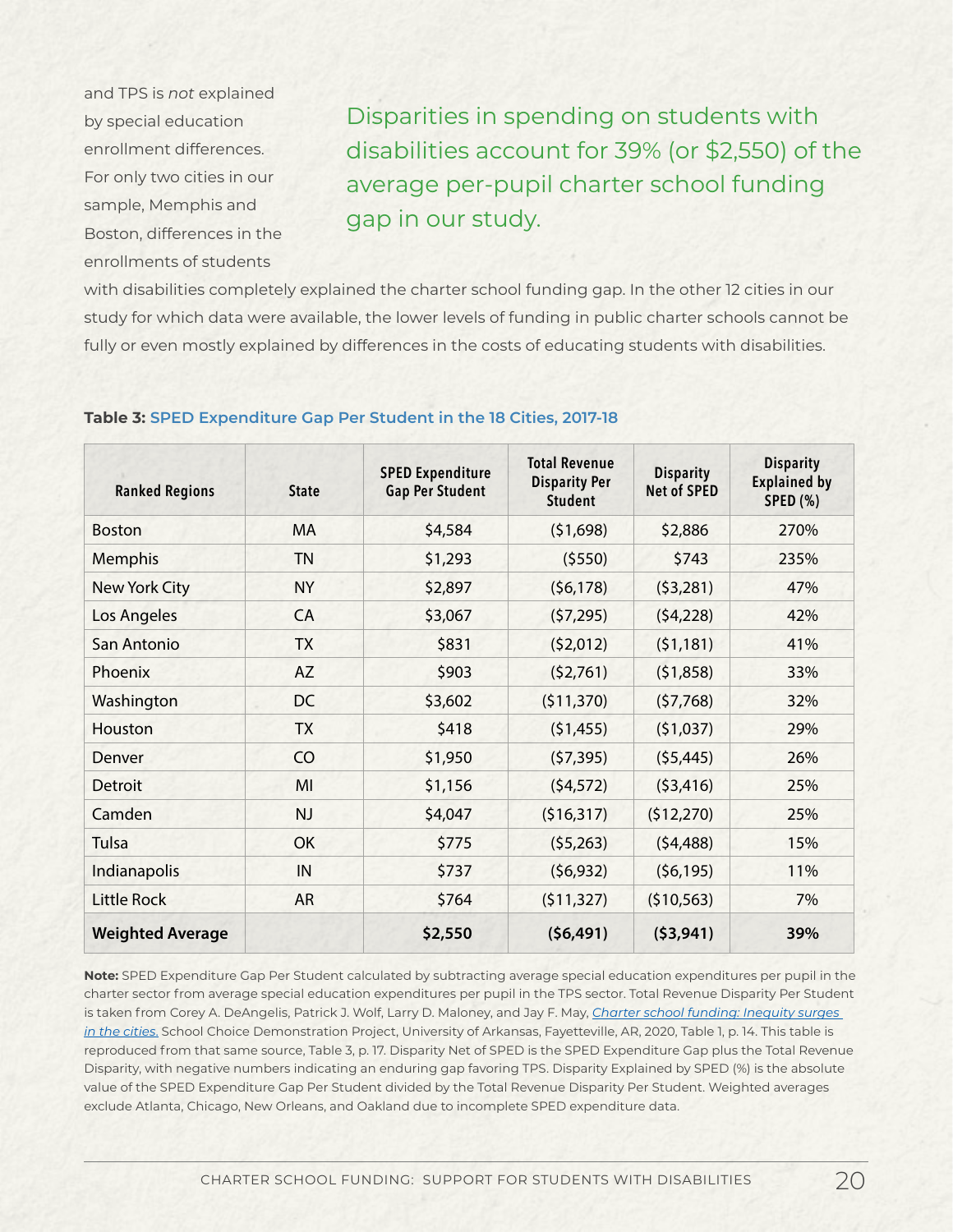## **(6) Charter School Special Education Services Are Not Monolithic**

Even though all public education providers are subject to the same federal special education laws, the charter school sector is not uniform when it comes to enrolling and educating students with disabilities. There is great variation across cities and even across charter school networks and schools within cities.

### *Variation in Special Education Enrollment by City*

One obvious aspect of variation among charter school providers is the proportion of their student body composed of students with disabilities, as mentioned earlier. The differences range from a low of 6.7% of charter school students with disabilities in Houston compared to a high of 18.5% in New York City. Indeed, of the 18 cities analyzed, New York City and Boston have the highest proportion of students with disabilities enrolled in their TPS and charter sectors. Conversely, Houston, Phoenix, and San Antonio have the lowest percent of special education enrollments in both sectors. In the case of Houston and San Antonio, the low special education enrollment in both sectors probably results from an illegal 8.5% cap on special education that existed in Texas until the U.S. Department of Education intervened.<sup>51</sup>

The complexities of special education funding are readily apparent in Michigan's network of intermediate school districts (ISD). Together, the 56 ISDs play a dominant role in the funding and oversight of special education services at the local level. Local special education taxes

# The charter school sector is not uniform when it comes to enrolling and educating students with disabilities.

collected at the ISD level account for roughly half of each state's special education funding and are doled out through the ISD's special education plans.52 In addition to significant funding inequities among ISDs, this system leads to denial of services to non-resident students as well as funding disparities within ISDs. The unusual design and funding of service delivery in the Wayne County Regional Educational Service Agency (RESA), which includes Detroit, appears to account for some significant share of the special education enrollment gap between districts and charters.<sup>53</sup>

### *Variation Across Charter Networks Within the Same City*

Variation in students with disabilities enrollments and services across charter networks within the same city can be explained by the nature and degree of shared LEA status. For example, Houston has two types of public charter schools. One type is the 13 "Campus Program" schools which are authorized by the Houston Independent School District (HISD) and operate as part of its LEA. The other type consists of the 177 open-enrollment schools<sup>54</sup> These 177 schools, authorized by the Texas State Commissioner of Education and approved by the Texas State Board of Education, act as their own LEAs.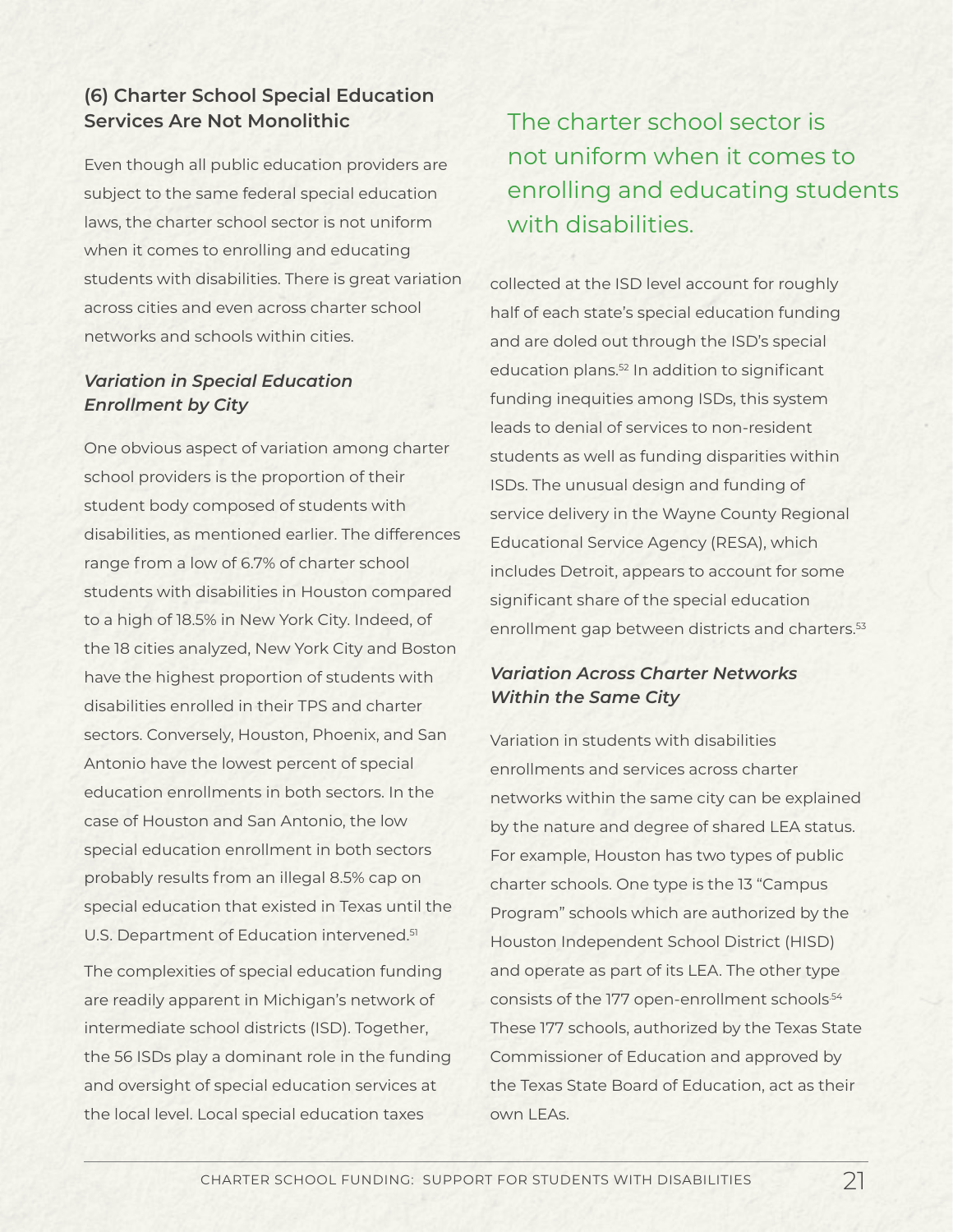In 2017-18, there were 178 charter LEAs in the city of Houston, including HISD and the state-authorized charter schools.<sup>55</sup> If transportation is a related service on a students' IEP, those transportation costs are borne by the charter school.<sup>56</sup> When IEP teams determine that a private placement is appropriate, the Texas Education Agency (TEA) pays state funds directly to HISD and to state-authorized charter schools to cover those costs.57 The TEA therefore paid state funds to the HISD for subsequent distribution to its 13 charter school campuses for these expenses, a classic "pass-through" that we count as funding for charter school

students in our studies. The TEA paid the other 177 Houston charters directly and individually for their costs in covering transportation services and private placements for students with disabilities.

Indianapolis provides another example of variation within cities in the responsibilities and mechanisms for serving students with disabilities in public charter schools. Indianapolis hosted 65 LEAs in 2017-18. This total includes 54 charter and state takeover schools that each operate as it's own LEA and 11 traditional school corporations, including Indianapolis Public Schools (IPS).58 Indianapolis charter

schools are still responsible for providing transportation as a related service in students' IFPs.<sup>59</sup> However. that responsibility may be delegated under either a comprehensive plan or joint services agreement or an inter-local or cooperative arrangement.<sup>60</sup> Additionally, charter schools are financially responsible for students placed in private school settings by their IFP teams.<sup>61</sup>

For additional details regarding the legal and policy provisions for students with disabilities in public charter schools in the 18 cities in our study, please see the separate Appendix of City Snapshots.<sup>62</sup>

# Possible Best Practices in Boston Charter Schools

Elizabeth Setren's study of special education enrollment trends of both sectors in Boston stands out due to the comprehensive longitudinal data she analyzed. Setren found that winning a lottery to enroll in a Boston charter school significantly increased the likelihood of a student who has a disability being declassified several years later. Winning a charter school lottery also increased the likelihood of a student who has a disability subsequently graduating from high school, enrolling in a four-year college, and graduating from a twoyear college. What school practices were associated with students being declassified yet going farther in school? Setren points to the use of "high-intensity tutoring, data driven instruction, and increased instructional time" as the best practices associated with charter school success in educating students with disabilities in Boston.<sup>63</sup>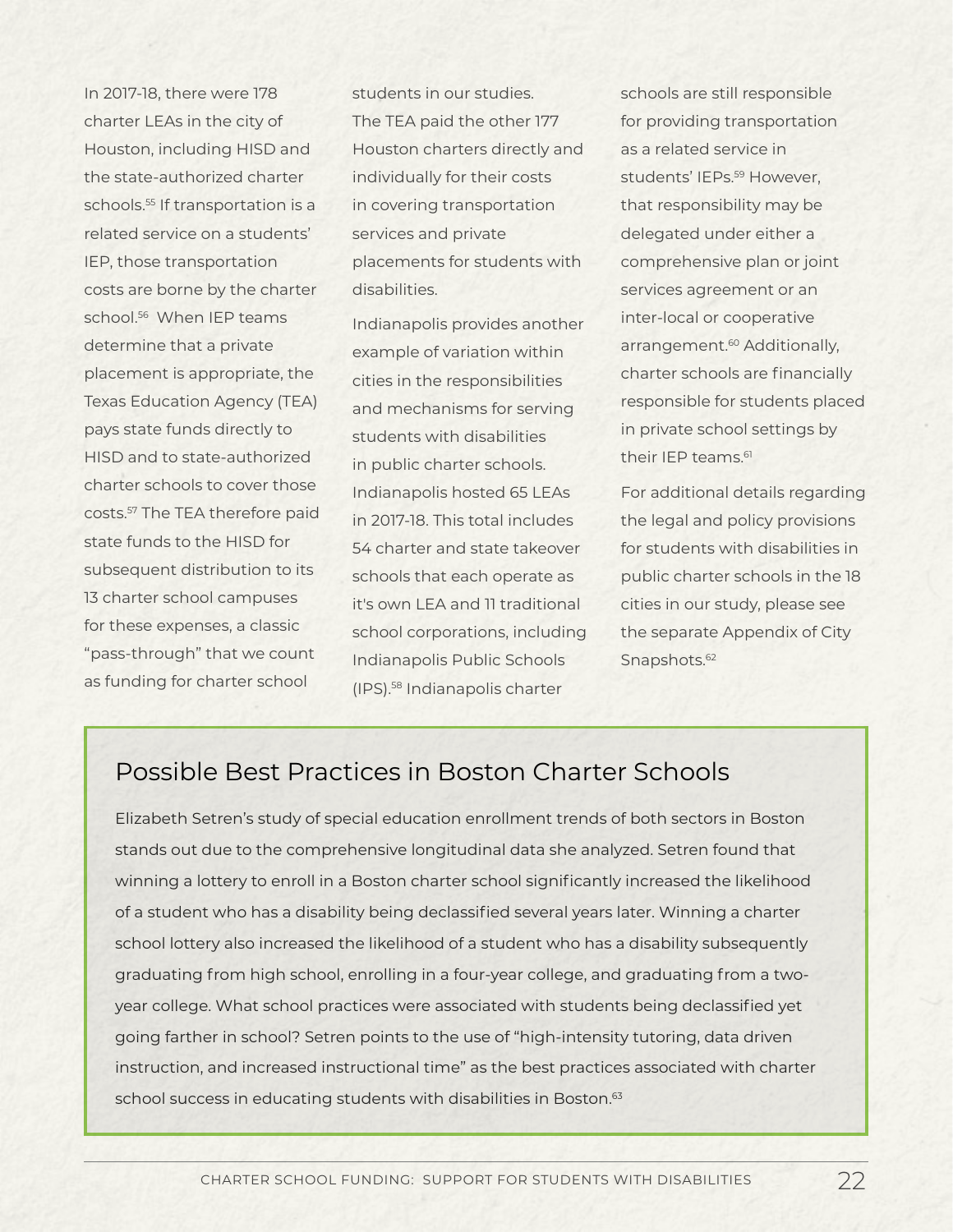# **Conclusions and Policy Recommendations**

There is a documented gap between the funding allocated to TPS and charter schools that cannot be fully explained by the difference in enrollment of students with disabilities. Nevertheless, efforts to close the funding gap could better position charter schools to educate more students with disabilities.

Public charter schools have a legal and ethical obligation to enroll and educate students with disabilities who seek to exercise choice parallel to their peers who do not have disabilities. And, contrary to some popular narratives, charter schools can and do educate students with disabilities, albeit at a lower rate than the TPS in most of the cities we studied.

Policy changes to 1) reduce or eliminate charter school funding inequities, 2) introduce greater nuance to ensure dollars follow and align with student needs,

and 3) ensure that charters have fair access to "risk pools" for supporting students who have extraordinary needs would go a long way towards equalizing access to public schools of choice for students with disabilities.

Public charter schools provide both an opportunity and a challenge for students with disabilities and their parents. Charters provide an opportunity for many students with disabilities to benefit from charter schools' smaller sizes and distinctive identities. Conversely, their small sizes and autonomy can introduce a challenge due to their inability to realize economies of

scale or to draw on highly specialized expertise frequently provided by a central office. However, charter schools are not exempt from the federal rules and regulations that apply to identifying, enrolling, and educating students with disabilities. Moreover, enrolling students with disabilities is consistent with the core principle of equity which is so central to the overarching goals of the construct of charter schools.

Public policy and specifically, funding policy, can and should play a role in creating the conditions whereby all students—including students with disabilities—can access and become successful in any public school, including one which is chartered. Accordingly, state policymakers should prioritize efforts to better equalize funding between the public charter

State policymakers should prioritize efforts to better equalize funding between the public charter and TPS sectors.

> and TPS sectors. As we work towards a more fair system of public school funding, we should be especially attentive to the need for school choice programs and the funding that supports them to work well for students with disabilities, arguably some of our most marginalized students. We propose that more nuanced and responsive weighted-funding formulas could better align funding streams with student enrollment. However, such systems should have guardrails to ensure weighted formulas do not create unintended incentives to over-identify students with disabilities to educate them in more restrictive settings that would generate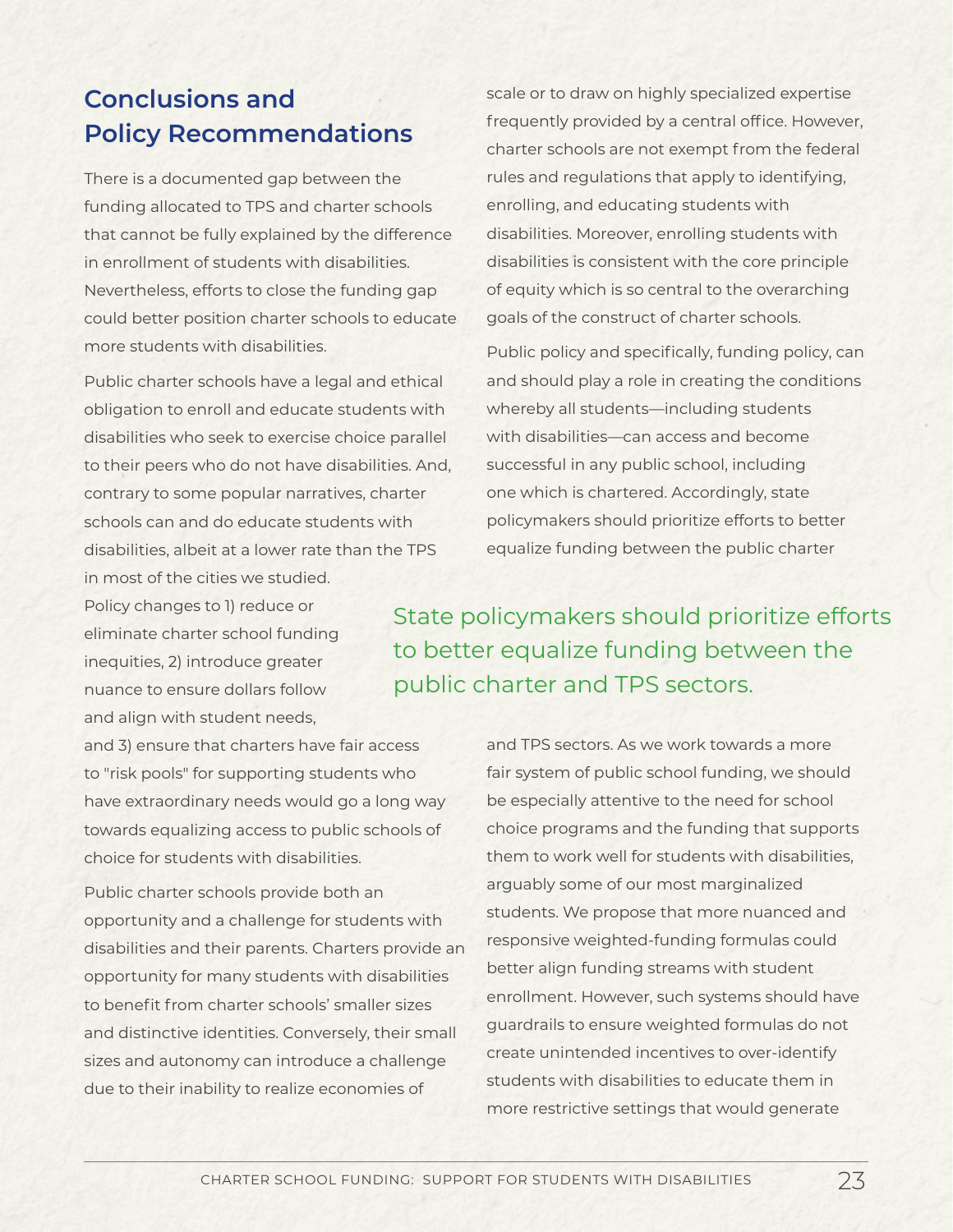greater funding but have historically led to worse academic outcomes.

Finally, policymakers at both the state and federal levels should prioritize appropriating adequate funds for "risk pools" that schools can access to assist them in covering extraordinary special education costs, generally described as costs that are two to three times the average cost to educate a student with a disability. And, in locations where the state does not offer a "risk pool," charter schools should explore the feasibility of creating their own local "risk pools" that could function similarly to insurance in which a group of schools contribute to the fund in anticipation of incurring significant costs. In aggregate, more funding, more nuanced means of distributing funds, and tools such as "risk pools" could help address the enrollment gap that exists between TPS and charter schools and ensure that students with disabilities can benefit from the autonomy and flexibility so central to the charter school model.

Policymakers at both the state and federal levels should prioritize appropriating adequate funds for "risk pools" that schools can access to assist them in covering extraordinary special education costs, generally described as costs that are two to three times the average cost to educate a student with a disability.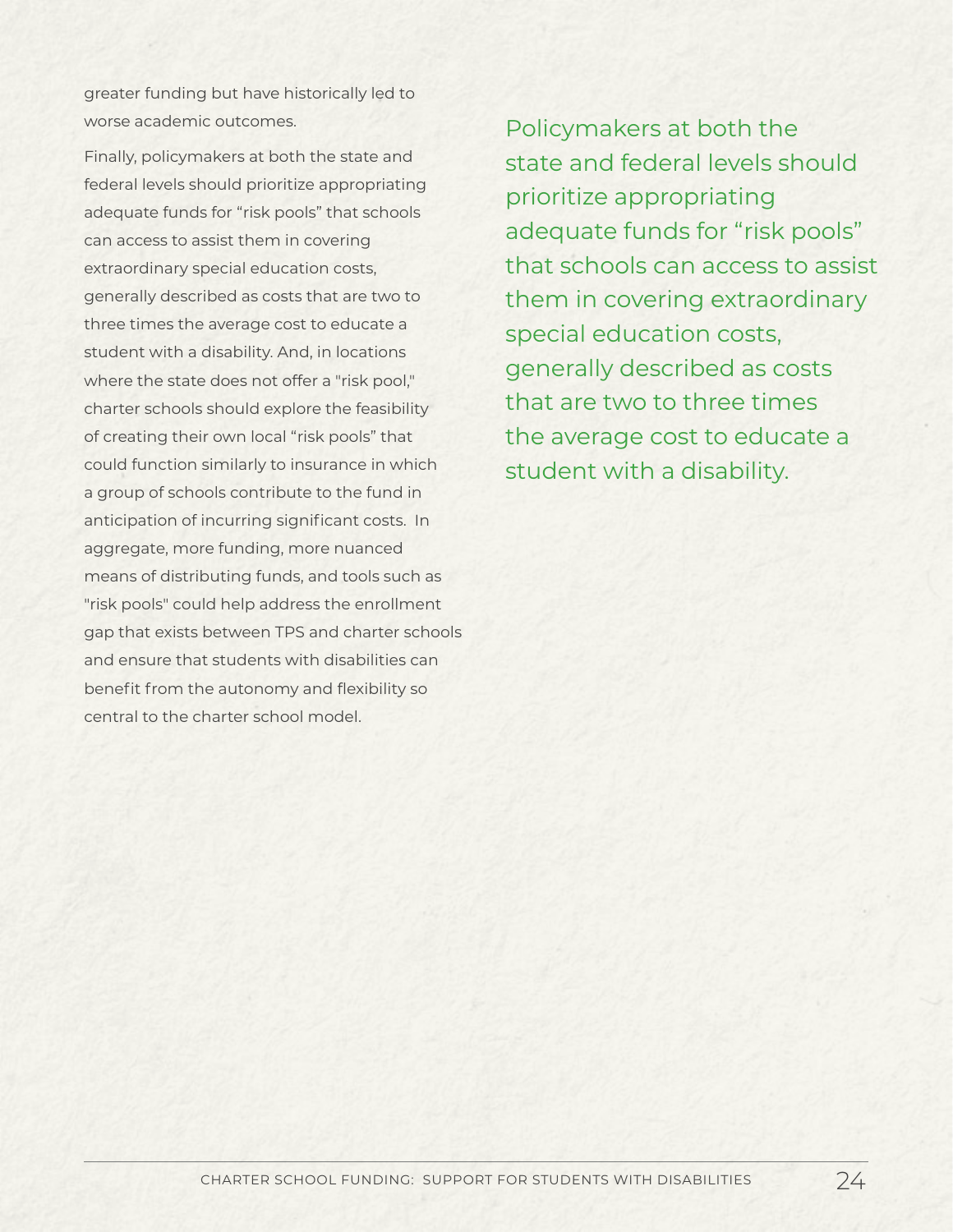# **Endnotes**

- 1 Sarah Darville, "Want a charter school application? If [your child has a disability, your questions more likely](https://www.chalkbeat.org/2018/12/21/21106398/want-a-charter-school-application-if-your-child-has-a-disability-your-questions-more-likely-to-be-ig)  [to be ignored, study finds](https://www.chalkbeat.org/2018/12/21/21106398/want-a-charter-school-application-if-your-child-has-a-disability-your-questions-more-likely-to-be-ig)." *Chalkbeat*, December 21, 2018.
- 2 Peter Bergman and Isaac McFarlin, Jr., ["Education](http://www.columbia.edu/~psb2101/BergmanMcFarlin_school_choice.pdf)  [for All? A Nationwide Audit Study of School Choice.](http://www.columbia.edu/~psb2101/BergmanMcFarlin_school_choice.pdf)" *Columbia University*, 2020.
- 3 Simone Hall, Stephanie Lancet, and Wendy Tucker, *Special education funding in charter schools – 18 city snapshots*. National Center for Special Education in Charter Schools, 2021.
- 4 Since 2018, the remaining district-run public schools in New Orleans have converted to charters, making New Orleans the first city in the U.S. to deliver public education exclusively through chartered schools.
- 5 See, for example, Valerie Strauss, ["Ravitch: Why states](https://www.washingtonpost.com/blogs/answer-sheet/post/ravitch-why-states-%20should-say-no-thanks-to-charterschools/2012/02/12/gIQAdA3b9Q_blog.html)  [should say 'no thanks' to charter schools](https://www.washingtonpost.com/blogs/answer-sheet/post/ravitch-why-states-%20should-say-no-thanks-to-charterschools/2012/02/12/gIQAdA3b9Q_blog.html)," *Washington Post*, February 13, 2012.
- 6 Chester E. Finn, Jr., Bruno V. Manno, and Brandon L. Wright, *Charter Schools at the Crossroads: Predicaments, Paradoxes, Possibilities.* Cambridge, MA: Harvard Education Press, 2016, p. 7.
- 7 Stephanie Lancet, Lauren Morando Rhim, and Paul O'Neill, *[Enrollment of Students with Disabilities](https://www.centerforlearnerequity.org/wp-content/uploads/Enrollment-of-Students-with-Disabilities-in-Charter-Schools-and-Traditional-Public-Schools.pdf)  [in Charter Schools and Traditional Public Schools](https://www.centerforlearnerequity.org/wp-content/uploads/Enrollment-of-Students-with-Disabilities-in-Charter-Schools-and-Traditional-Public-Schools.pdf)*, National Center for Special Education in Charter Schools, June 2020, p. 7.
- 8 For an explication and critique of the excessive proceduralism often associated with IDEA see Patrick J. Wolf and Brian C. Hassel, "[Effectiveness and](http://www.umsemumtam.cz/user/files/71-effectiveness_and_accountability.pdf)  [accountability \(Part 1\): The compliance model,](http://www.umsemumtam.cz/user/files/71-effectiveness_and_accountability.pdf)" in Chester E. Finn, Jr., Andrew J. Rotherham, and Charles R. Hokanson, Jr., (Eds.), *Rethinking special education for a new century* (pp. 53-75). Washington DC: Thomas B. Fordham Foundation and Progressive Policy Institute, 2001.
- Legal status, along with other charter schools specifics such as funding, facilities access and flexibility around things like teacher licensure, are all set forth in state law and all vary from state to state, making these issues even more complex.
- 10 Rhim, L.M. & Hall, S. (2021). Educating Students With Disabilities in Charter Schools: Fiscal Policies, Practices, and Particularities. Journal of Special Education Leadership 34(1) p. 32-47, 2021
- 11 [https://www.dccouncil.us/wp-content/](https://www.dccouncil.us/wp-content/uploads/2019/02/dcpcsb19.pdf) [uploads/2019/02/dcpcsb19.pdf,](https://www.dccouncil.us/wp-content/uploads/2019/02/dcpcsb19.pdf) p. 1.
- 12 Personal Communication with stakeholder expert from The Office of the State Superintendent of Education (August 31, 2020).
- 13 [https://www.ncsecs.org/wp-content/uploads/](https://www.ncsecs.org/wp-content/uploads/DC5.9.17.pdf) [DC5.9.17.pdf](https://www.ncsecs.org/wp-content/uploads/DC5.9.17.pdf)
- 14 [http://www.dcappleseed.com/wp-content/](http://www.dcappleseed.com/wp-content/uploads/2016/09/A-Place-for-Every-Child.pdf) [uploads/2016/09/A-Place-for-Every-Child.pdf,](http://www.dcappleseed.com/wp-content/uploads/2016/09/A-Place-for-Every-Child.pdf) p. 5.
- 15 Ibid.
- 16 [DC Code § 38–2561.03](https://code.dccouncil.us/dc/council/code/sections/38-2561.03.html)
- 17 [https://osse.dc.gov/service/parents-transportation](https://osse.dc.gov/service/parents-transportation-students-disabilities)[students-disabilities](https://osse.dc.gov/service/parents-transportation-students-disabilities)
- 18 Simone Hall, Stephanie Lancet, and Wendy Tucker, *Special education funding in charter schools – 18 city snapshots*. National Center for Special Education in Charter Schools & School Choice Demonstration Project, 2021.
- 19 [https://co.chalkbeat.org/2017/9/14/21100896/the](https://co.chalkbeat.org/2017/9/14/21100896/the-numbers-behind-denver-s-portfolio-of-schools-more-than-half-are-charter-and-innovation-schools)[numbers-behind-denver-s-portfolio-of-schools-more](https://co.chalkbeat.org/2017/9/14/21100896/the-numbers-behind-denver-s-portfolio-of-schools-more-than-half-are-charter-and-innovation-schools)[than-half-are-charter-and-innovation-schools](https://co.chalkbeat.org/2017/9/14/21100896/the-numbers-behind-denver-s-portfolio-of-schools-more-than-half-are-charter-and-innovation-schools)
- 20 [http://www.cde.state.co.us/sites/default/](http://www.cde.state.co.us/sites/default/files/documents/cdenutritran/download/pdf/transdisabilities.pdf) [files/documents/cdenutritran/download/pdf/](http://www.cde.state.co.us/sites/default/files/documents/cdenutritran/download/pdf/transdisabilities.pdf) [transdisabilities.pdf](http://www.cde.state.co.us/sites/default/files/documents/cdenutritran/download/pdf/transdisabilities.pdf)
- 21 [http://www.cde.state.co.us/cdesped/iep\\_](http://www.cde.state.co.us/cdesped/iep_proceduralguidance) [proceduralguidance,](http://www.cde.state.co.us/cdesped/iep_proceduralguidance) p. 57.
- 22 http://www.p12.nysed.gov/psc/Footer/specialeduc. html
- 23 Ibid.[; https://ny.chalkbeat.org/2019/1/7/21106489/](https://ny.chalkbeat.org/2019/1/7/21106489/new-york-city-now-spends-325-million-a-year-to-send-students-with-disabilities-to-private-schools) [new-york-city-now-spends-325-million-a-year-to-send](https://ny.chalkbeat.org/2019/1/7/21106489/new-york-city-now-spends-325-million-a-year-to-send-students-with-disabilities-to-private-schools)[students-with-disabilities-to-private-schools](https://ny.chalkbeat.org/2019/1/7/21106489/new-york-city-now-spends-325-million-a-year-to-send-students-with-disabilities-to-private-schools)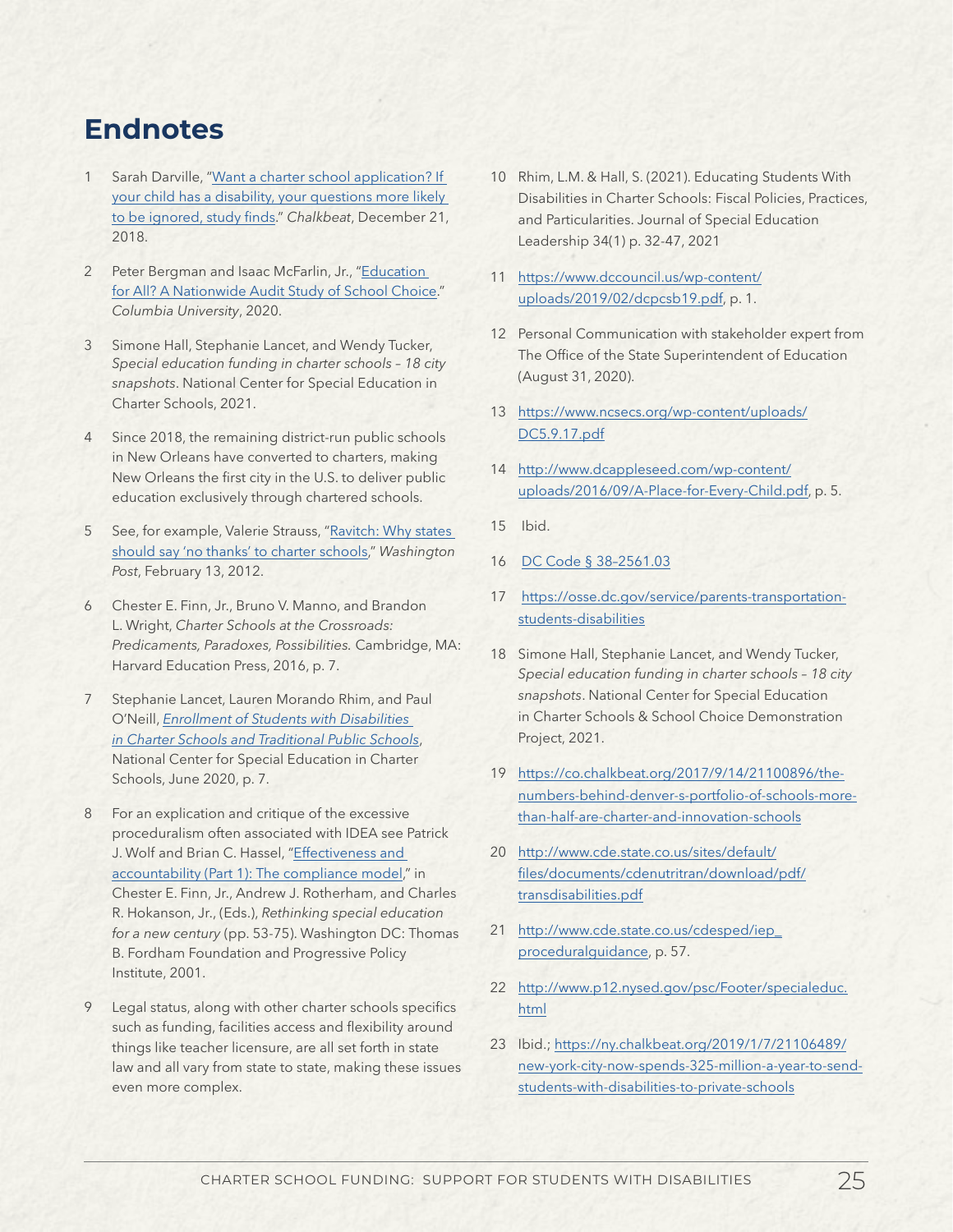## Endnotes cont'd.

- 24 Simone Hall, Stephanie Lancet, and Wendy Tucker, *Special education funding in charter schools – 18 city snapshots*. National Center for Special Education in Charter Schools & School Choice Demonstration Project, 2021.
- 25 Lancet, Rhim, and O'Neill, *[Enrollment of Students with](https://www.centerforlearnerequity.org/wp-content/uploads/Enrollment-of-Students-with-Disabilities-in-Charter-Schools-and-Traditional-Public-Schools.pdf)  [Disabilities…](https://www.centerforlearnerequity.org/wp-content/uploads/Enrollment-of-Students-with-Disabilities-in-Charter-Schools-and-Traditional-Public-Schools.pdf),* p. 9.
- 26 SWD enrollment data was not available for Los Angeles, New Orleans, or Oakland.
- 27 Lauren M. Rhim, Shaini Kothari, and Stephanie Lancet, *[Key trends in special education in charter schools in](https://centerforlearnerequity.org/wp-content/uploads/NCSECS-15-16-CRDC-Report.pdf)  [2015-16: Secondary analysis of the Civil Rights Data](https://centerforlearnerequity.org/wp-content/uploads/NCSECS-15-16-CRDC-Report.pdf)  [Collection](https://centerforlearnerequity.org/wp-content/uploads/NCSECS-15-16-CRDC-Report.pdf)*. National Center for Special Education in Charter Schools, November, 2019.
- 28 Peter Bergman and Isaac McFarlin, Jr., "Education [for All? A Nationwide Audit Study of School Choice.](http://www.columbia.edu/~psb2101/BergmanMcFarlin_school_choice.pdf)" *Columbia University*, 2020.
- 29 Lancet, Rhim, and O'Neill, *[Enrollment of Students with](https://www.centerforlearnerequity.org/wp-content/uploads/Enrollment-of-Students-with-Disabilities-in-Charter-Schools-and-Traditional-Public-Schools.pdf)  [Disabilities…](https://www.centerforlearnerequity.org/wp-content/uploads/Enrollment-of-Students-with-Disabilities-in-Charter-Schools-and-Traditional-Public-Schools.pdf)*, p. 9.
- 30 Marcus A. Winters, *[Why the gap? Special education](https://www.crpe.org/sites/default/files/CRPE_report_speced_gap-nyc-charters.sept13.pdf)  [and New York City charter schools](https://www.crpe.org/sites/default/files/CRPE_report_speced_gap-nyc-charters.sept13.pdf)*. Seattle, WA: University of Washington, Center on Reinventing Public Education, 2013.
- 31 Marcus A. Winters, Dick M. Carpenter, II, and Grant Clayton, "Does attending a charter school reduce the likelihood of being placed into special education? Evidence from Denver, Colorado." *Education Evaluation and Policy Analysis*, 39(3), 2017, pp. 448- 463.
- 32 Ibid.
- 33 Patrick J. Wolf and Shannon Lasserre-Cortez, *[Special](https://ies.ed.gov/ncee/edlabs/projects/project.asp?projectID=4495)  [education enrollment and classification in Louisiana](https://ies.ed.gov/ncee/edlabs/projects/project.asp?projectID=4495)  [charter schools and traditional schools](https://ies.ed.gov/ncee/edlabs/projects/project.asp?projectID=4495)* (REL 2018–288). Washington, DC: U.S. Department of Education, Institute of Education Sciences, National Center for Education Evaluation and Regional Assistance, Regional Educational Laboratory Southwest, 2018.
- 34 Allison Gilmour, Colin Shanks, and Marcus A. Winters, *The Effect of Charter Schooling on Student Mobility and Classification Status*. Working Paper 2021-6. Wheelock Educational Policy Center, Boston University, Boston, MA, 2021.
- 35 Elizabeth Setren, ["A charter boost for special-ed](https://www.educationnext.org/charter-boost-special-ed-students-english-learners-inclusion-boston-charter-schools/)  [students and English learners.](https://www.educationnext.org/charter-boost-special-ed-students-english-learners-inclusion-boston-charter-schools/)" *Education Next*, 20(2), 2020, pp. 42-61.
- 36 Sivan Tuchman, Education Policy Factors Contributing to Special Education Identification. Unpublished dissertation, University of Arkansas, Fayetteville, AR, 2017.
- 37 Lancet, Rhim, and O'Neill, *[Enrollment of Students with](https://www.centerforlearnerequity.org/wp-content/uploads/Enrollment-of-Students-with-Disabilities-in-Charter-Schools-and-Traditional-Public-Schools.pdf)  [Disabilities…](https://www.centerforlearnerequity.org/wp-content/uploads/Enrollment-of-Students-with-Disabilities-in-Charter-Schools-and-Traditional-Public-Schools.pdf)*
- 38 Ibid.
- 39 Rhim, L. M., Faukner, J & McLaughlin, M. J., Project Intersect Research Report #6: Access and Accountability for Students with Disabilities in California Charter Schools. College Park, Maryland: University of Maryland, Project Intersect, 2007.
- 40 Lauren M. Rhim, J. Faukner, and Margaret J. McLaughlin. Research report #5: *Access and accountability for students with disabilities in California charter schools*. College Park, MD: University of Maryland, Institute for the Study of Exceptional Children and Youth, 2006.
- 41 Marcus A. Winters, *[Why the gap?...](https://www.crpe.org/sites/default/files/CRPE_report_speced_gap-nyc-charters.sept13.pdf)*
- 42 Marcus A. Winters, *[Understanding the charter school](https://files.eric.ed.gov/fulltext/ED546765.pdf)  [special education gap: Evidence from Denver,](https://files.eric.ed.gov/fulltext/ED546765.pdf)  [Colorado](https://files.eric.ed.gov/fulltext/ED546765.pdf)*. Center for Reinventing Public Education, Seattle, WA, 2014.
- 43 Wolf and Lasserre-Cortez, *[Special education](https://ies.ed.gov/ncee/edlabs/projects/project.asp?projectID=4495)  [enrollment](https://ies.ed.gov/ncee/edlabs/projects/project.asp?projectID=4495)*..., Table 4, p. 9.
- 44 Marcus A. Winters, [The Myth about the Special](https://www.educationnext.org/myth-special-education-gap-charter-enrollment/)  [Education Gap](https://www.educationnext.org/myth-special-education-gap-charter-enrollment/). *Education Next*, 15(4), 2015.
- 45 Lancet, Rhim, and O'Neill, *[Enrollment of Students with](https://www.centerforlearnerequity.org/wp-content/uploads/Enrollment-of-Students-with-Disabilities-in-Charter-Schools-and-Traditional-Public-Schools.pdf)  [Disabilities…](https://www.centerforlearnerequity.org/wp-content/uploads/Enrollment-of-Students-with-Disabilities-in-Charter-Schools-and-Traditional-Public-Schools.pdf)*
- 46 Ibid.
- 47 Ibid.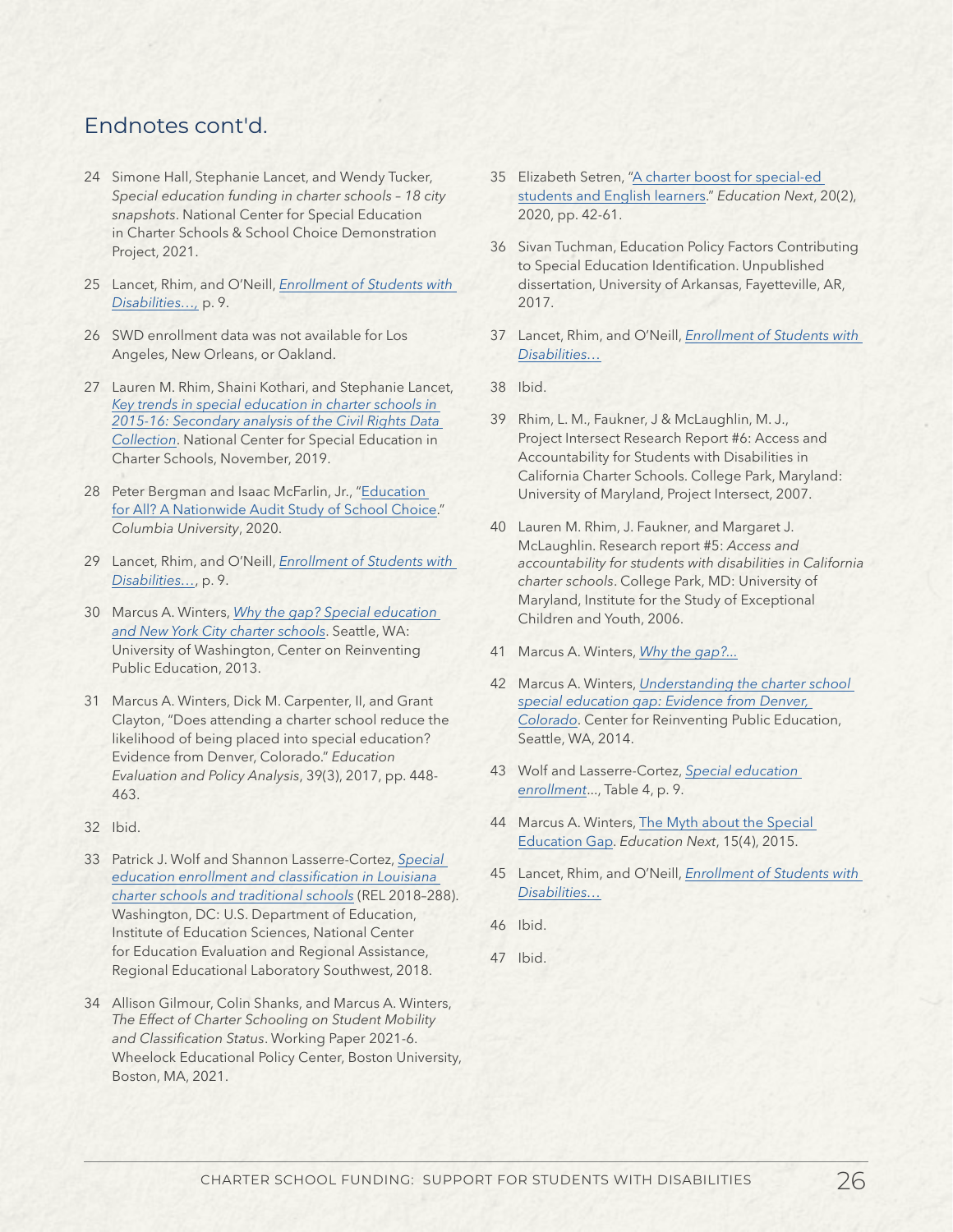## Endnotes cont'd.

- 48 See for example Meagan Batdorff, Larry Maloney, Jay May, Sheree Speakman, Patrick J. Wolf, and Albert Cheng, *[Charter school funding: Inequity expands](http://www.uaedreform.org/wp-content/uploads/charter-funding-inequity-expands.pdf)*. School Choice Demonstration Project, University of Arkansas, Fayetteville, AR, 2014. Patrick J. Wolf, Larry D. Maloney, Jay F. May, and Corey A. DeAngelis, *[Charter school funding: Inequity in the city](https://cpb-us-e1.wpmucdn.com/wordpressua.uark.edu/dist/9/544/files/2018/10/inequity-in-the-city-1khee1v.pdf)*. School Choice Demonstration Project, University of Arkansas, Fayetteville, AR, 2017. Corey A. DeAngelis, Patrick J. Wolf, Larry D. Maloney, and Jay F. May, *[Charter](https://cpb-us-e1.wpmucdn.com/wordpressua.uark.edu/dist/9/544/files/2018/11/EMBARGOED-charter-school-funding-more-inequity-in-the-city-2dabxvv.pdf)  [school funding: \(More\) inequity in the city.](https://cpb-us-e1.wpmucdn.com/wordpressua.uark.edu/dist/9/544/files/2018/11/EMBARGOED-charter-school-funding-more-inequity-in-the-city-2dabxvv.pdf)* School Choice Demonstration Project, University of Arkansas, Fayetteville, AR, 2018. Corey A. DeAngelis and Ben DeGrow, *[Doing more with less: The charter school](https://www.mackinac.org/archives/2018/s2018-01.pdf)  [advantage in Michigan](https://www.mackinac.org/archives/2018/s2018-01.pdf)*. Mackinac Center for Public Policy, 2018. Corey A. DeAngelis, *[The cost-effectiveness](https://www.edworkingpapers.com/ai19-133)  [of public charter schools in Texas](https://www.edworkingpapers.com/ai19-133)*. EdWorkingPaper No. 19-133, Annenberg Institute at Brown University, Providence, RI, 2019.
- 49 Corey A. DeAngelis, Patrick J. Wolf, Larry D. Maloney, and Jay F. May, *[Charter school funding: Inequity surges](https://scdp.uark.edu/charter-school-funding-inequity-surges-in-the-cities/)  [in the cities.](https://scdp.uark.edu/charter-school-funding-inequity-surges-in-the-cities/)* School Choice Demonstration Project, University of Arkansas, Fayetteville, AR, 2020.
- 50 The total charter school enrollment of 633,780 x 13.1% = 83,025. The actual charter school enrollment of students with disabilities is  $60.111$ . 82.025 -  $60.111$  = 22,914 additional students with disabilities "missing" from the charter schools in our sample.
- 51 Beth Hawkins, *[250,000 Kids. \\$277 Million in Fines. It's](https://www.the74million.org/article/250000-kids-277-million-in-fines-its-been-3-years-since-feds-ordered-a-special-ed-reboot-in-texas-why-are-students-still-being-denied/)  [Been 3 Years Since Feds Ordered a Special Ed Reboot](https://www.the74million.org/article/250000-kids-277-million-in-fines-its-been-3-years-since-feds-ordered-a-special-ed-reboot-in-texas-why-are-students-still-being-denied/)  [in Texas — Why Are Students Still Being Denied?](https://www.the74million.org/article/250000-kids-277-million-in-fines-its-been-3-years-since-feds-ordered-a-special-ed-reboot-in-texas-why-are-students-still-being-denied/)* The 74, 2019.
- 52 Ben DeGrow, *[How School Funding Works in Michigan](https://www.mackinac.org/school-funding)*. Mackinac Center for Public Policy, 2017.
- 53 Ibid.
- 54 Personal Communication with stakeholder from Texas Public Charter Schools Association (August 27, 2020)
- 55 Ibid.
- 56 [https://tea.texas.gov/sites/default/files/special\\_](https://tea.texas.gov/sites/default/files/special_education.pdf) [education.pdf,](https://tea.texas.gov/sites/default/files/special_education.pdf) p. 10.
- 57 [19 Tex. Admin. Code §89.63\(e\)](https://casetext.com/regulation/texas-administrative-code/title-19-education/part-2-texas-education-agency/chapter-89-adaptations-for-special-populations/subchapter-d-special-education-services-and-settings/section-8963-instructional-arrangements-and-settings)
- 58 Personal communication from stakeholder at The Mind Trust (August 27, 2020).
- 59 [511 Ind. Admin. Code §7-36-8](https://casetext.com/regulation/indiana-administrative-code/title-511-indiana-state-board-of-education/article-7-special-education/rule-511-iac-7-36-general-administration-of-programs/section-511-iac-7-36-8-transportation)
- 60 Ibid.
- 61 [511 Ind. Admin. Code §7-34-1](https://casetext.com/regulation/indiana-administrative-code/title-511-indiana-state-board-of-education/article-7-special-education/rule-511-iac-7-34-nonpublic-schools-or-facilities/section-511-iac-7-34-1-special-education-and-related-services-for-parentally-placed-students-in-nonpublic-schools)
- 62 Simone Hall, Stephanie Lancet, and Wendy Tucker, Special education funding in charter schools – 18 city snapshots. National Center for Special Education in Charter Schools & School Choice Demonstration Project, 2021.
- 63 Elizabeth Setren, The Impact of Targeted vs. *[General](https://www.edworkingpapers.com/ai19-100)  [Education Investments: Evidence from Special](https://www.edworkingpapers.com/ai19-100)  [Education and English Language Learners in Boston](https://www.edworkingpapers.com/ai19-100)  [Charter Schools, EdWorkingPaper No.](https://www.edworkingpapers.com/ai19-100)* 19-100, Annenberg Center, Brown University, Providence, RI, p. 1.